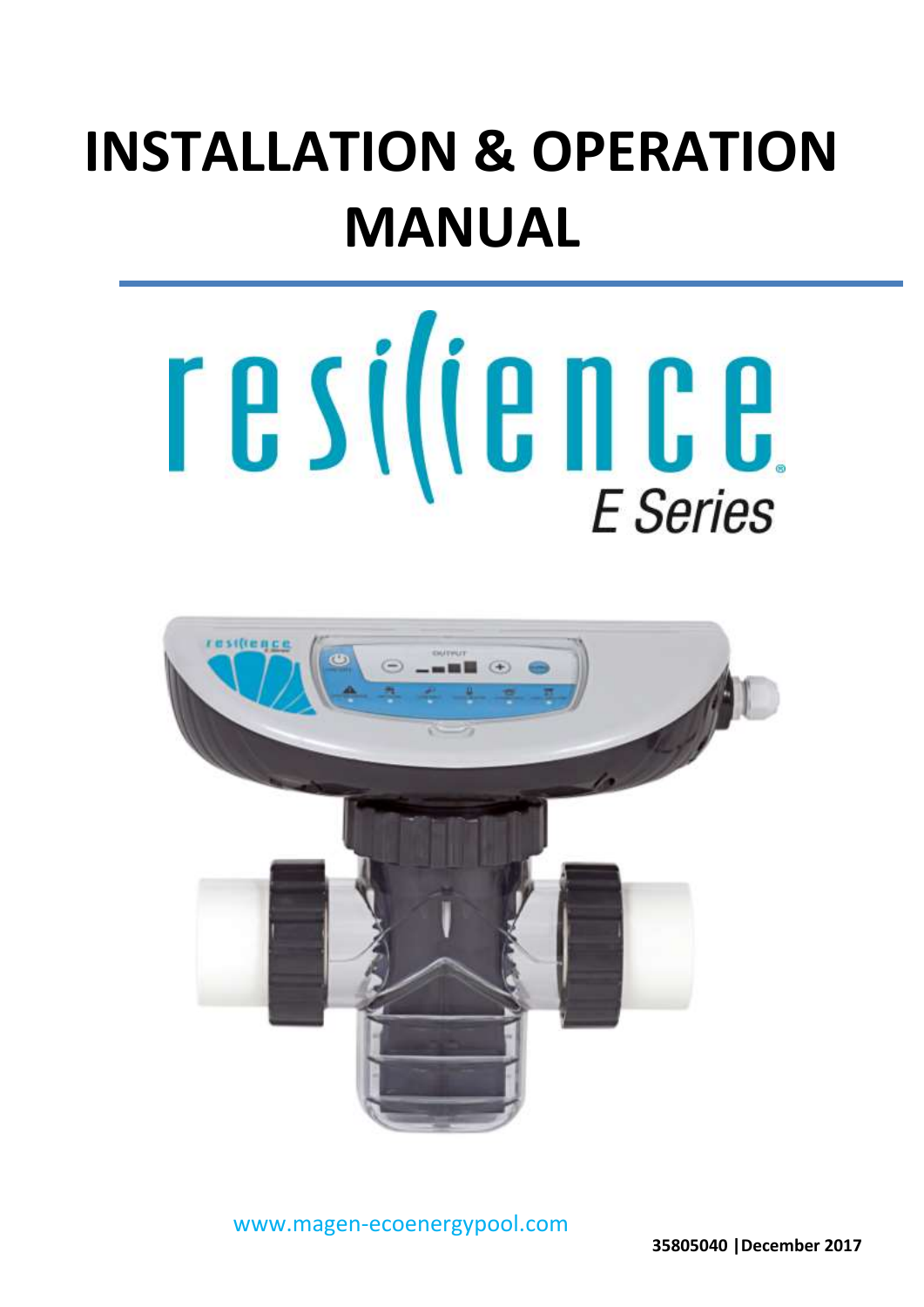#### <span id="page-1-0"></span>**PREFACE**

**Welcome to the Resilience family!** You are now the proud owner of *Resilience E* - the very first "all in one" salt system. Resilience E's unique design simplifies its installation and maintenance leaving you more time to enjoy your pool rather than maintain it.

This unique salt system uses a very low concentration of salt (less than the concentration of a human teardrop) and converts it into free chlorine that destroys algae and bacteria in the pool. Once the algae and bacteria are destroyed, the chlorine reverts back into salt. This purification cycle continues eliminating the need to add extra sanitizing chemicals.

Before installation or operation, please take the time to read this entire manual, compare package contents with the parts list, and gather tools required. Improper installation and operation in a manner not specified in this installation manual may void the warranty and create unnecessary hazards. This manual contains step-by-step instructions to help ensure that your installation meets the recommended standards. Spending the time to understand your system and its functions will assure successful, trouble-free operation. If you are unsure about any of the information in this manual, please contact your installer/dealer. When working around your pool, please take care to avoid hazards such as electrical wires and chemicals.

#### **CAUTION! Safety comes first!**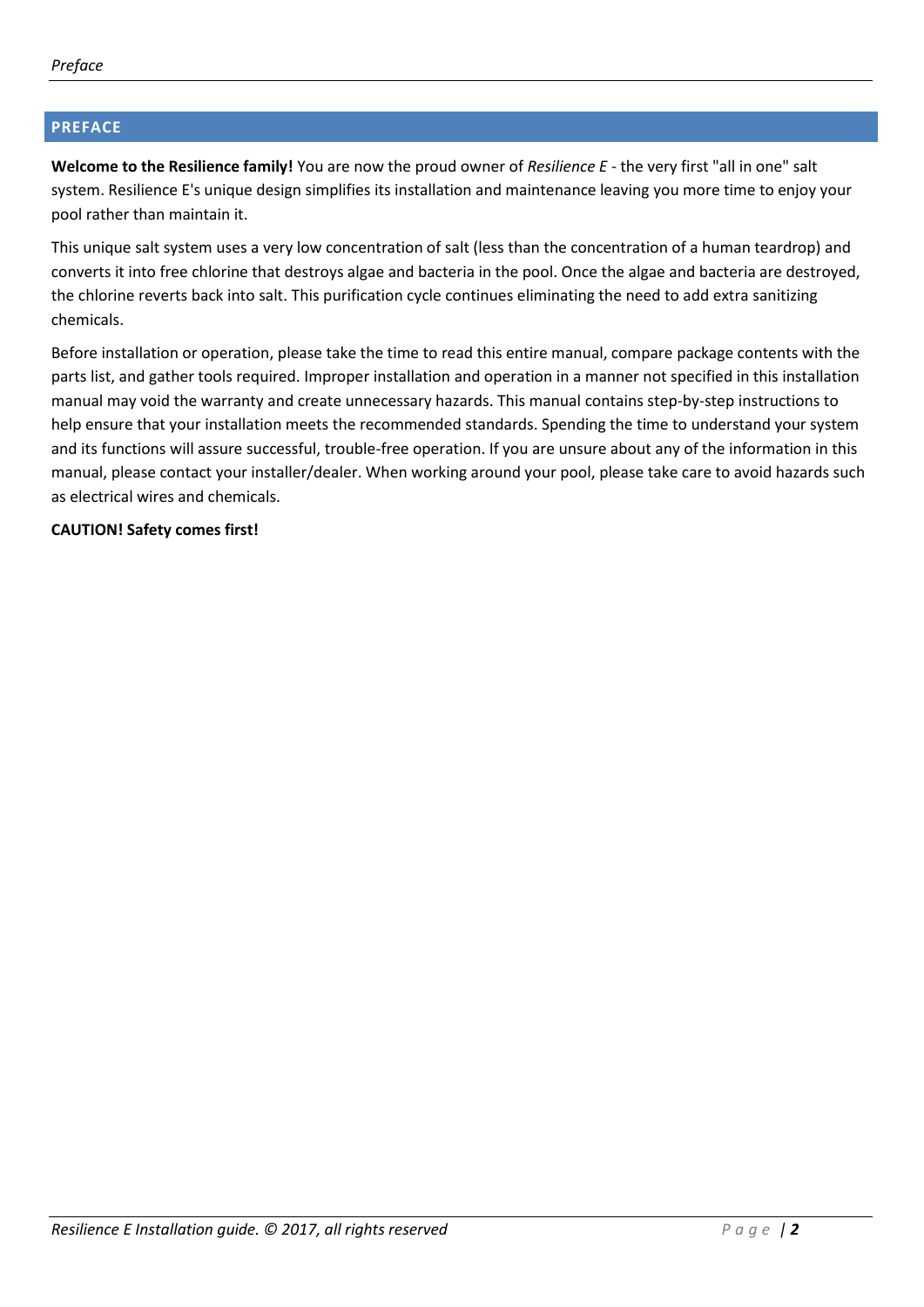# <span id="page-2-0"></span>**IMPORTANT SAFETY INSTRUCTIONS**

# **READ AND FOLLOW ALL INSTRUCTIONS**

All electrical work must be performed by a licensed electrician and conform to all national, state, and local codes. Improper use or installation can badly harm the unit and its surroundings. When installing and using electrical equipment, basic safety precautions should always be followed, including the following:

● **DANGER** Disconnect all AC power before installation.

● Device can be connected / disconnected to / from power supply by plug or circuit breaker.

● **WARNING** – to reduce the risk of injury, do not permit children to use this product, unless they are closely supervised at all times.

● The unit must be mounted at a minimum horizontal distance of 5 ft (1.5m) (or more, if local codes require so) from the inside walls of the swimming pool.

● **WARNING** – **risk of electric shock!** Connect only to a grounding type circuit protected by a ground-fault circuit-interrupter (GFCI) outlet. The installer should provide this GFCI requirement. The GFCI should be rated for minimum 6 Amps and tested on a regular basis by pushing the test button. If the GFCI fails to operate correctly, there is ground current flowing indicating the possibility of electric shock. Do not use this unit. Disconnect unit and have a qualified professional fix the problem before operating again.

 $\bullet$  A wire connector is provided to this unit to connect a minimum No. 8 AWG (8.4mm<sup>2</sup>) solid copper conductor between this unit and any metal equipment, metal enclosures of electrical equipment, metal water pipe, or conduit within 5 feet (1.5 m) of the unit.

● **DANGER** - **Risk of electric shock!** Install at least 5 feet (1.5 m) from all metal surfaces. As an alternative, this unit may be installed within 5 feet of metal surfaces, if each metal surface is permanently connected by a minimum No. 8 AWG (8.4mm<sup>2</sup>) solid copper conductor to the wire connector on the terminal box that is provided for this purpose.

● **WARNING!** To reduce the risk of electric shock, DO NOT turn on or operate the unit if the cell housing is damaged or improperly assembled!

● **WARNING!** To reduce the risk of electric shock, replace a damaged cord immediately. **WARNING - RISK OF ELECTRIC SHOCK!**

● **WARNING!** To reduce the risk of electric shock, do not use an extension cord to connect the unit to electric power supply; provide a properly located outlet. Do not bury cord!

- Wiring of the unit must be performed according to the wiring instructions detailed in this manual.
- Ensure that equipment and materials used in or around the pool and spa are compatible with salt-based sanitation systems. Certain materials may be susceptible to salt and chlorine damage.
- If acid is stored in the machine room, make sure it is properly vented to avoid damage from acid vapors.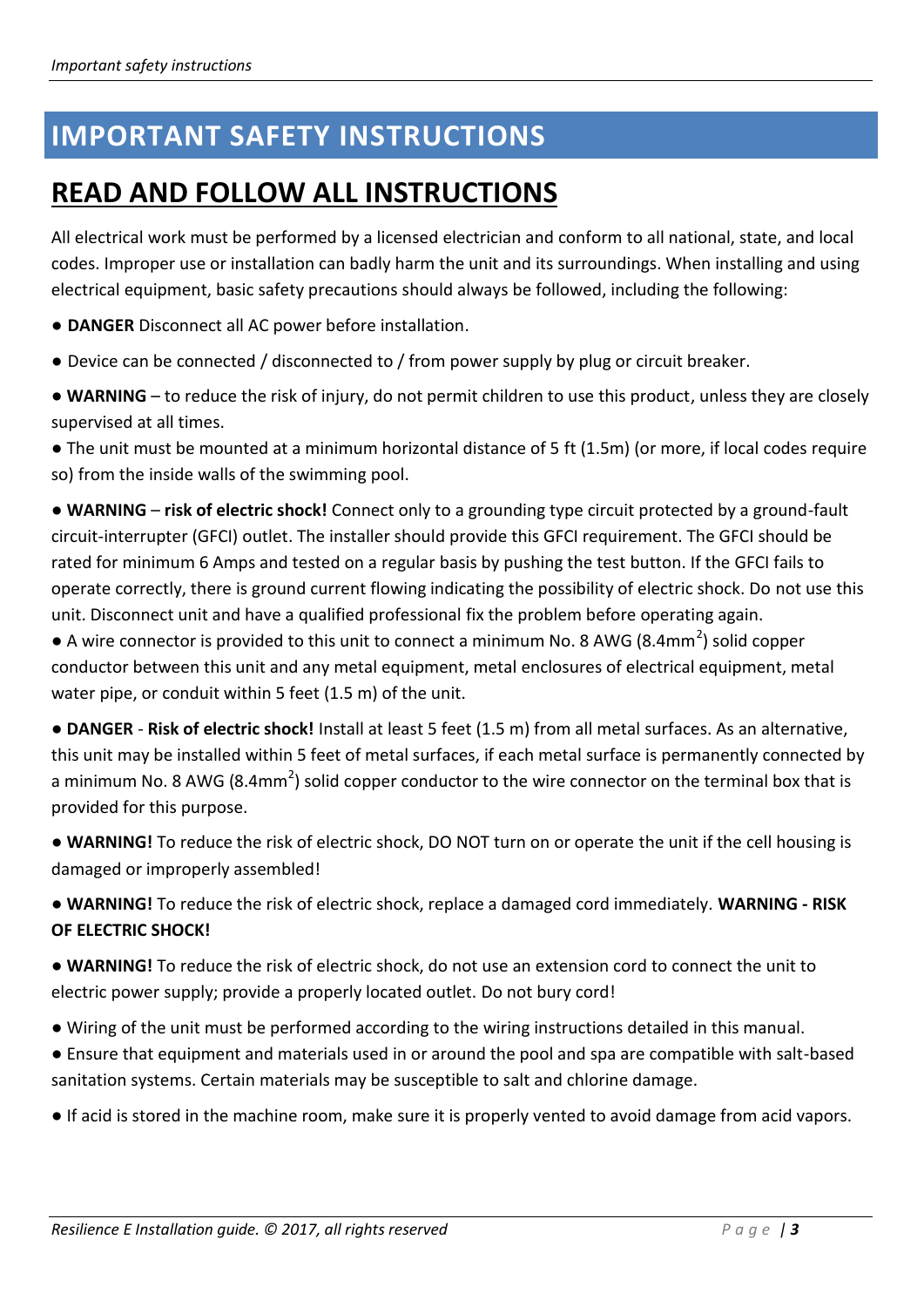● Under no circumstances should the machine room be used to store equipment, furniture, sports gear or any other apparatus that is not related to the pool including spare acid containers. The machine room must be aired and vented prior to working in it.

● Device is suitable for IP66 environment conditions.

● Device is suitable for voltage range of 100-240Vac, 50-60Hzm current rating 4A.

● Device should be installed at maximum operating temperature of 40°C, Pollution Degree 2, Installation Category 2, Altitude up to 2000m, Indoor/Outdoor, Wet locations

# • SAVE THESE INSTRUCTIONS.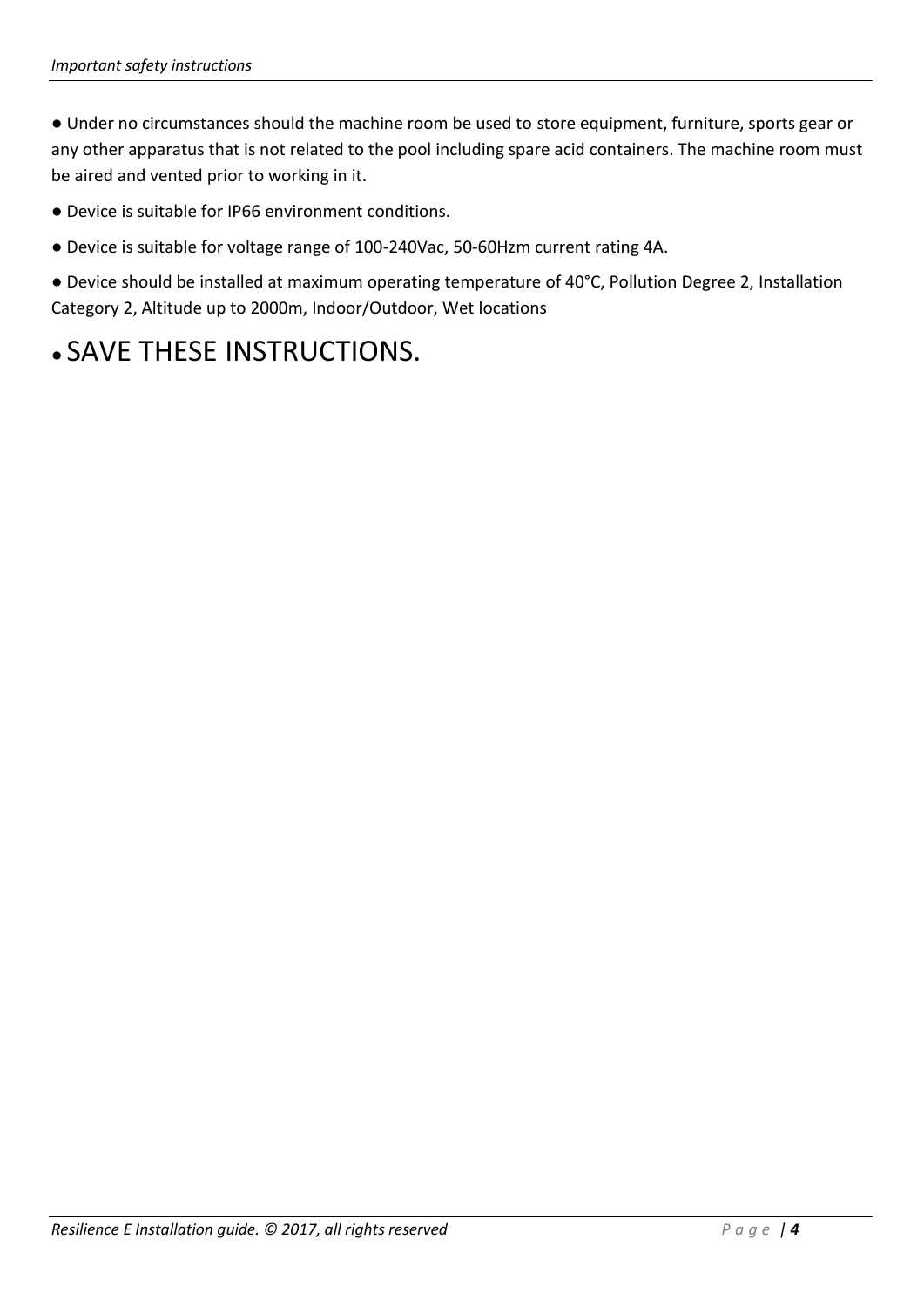#### TABLE OF CONTENTS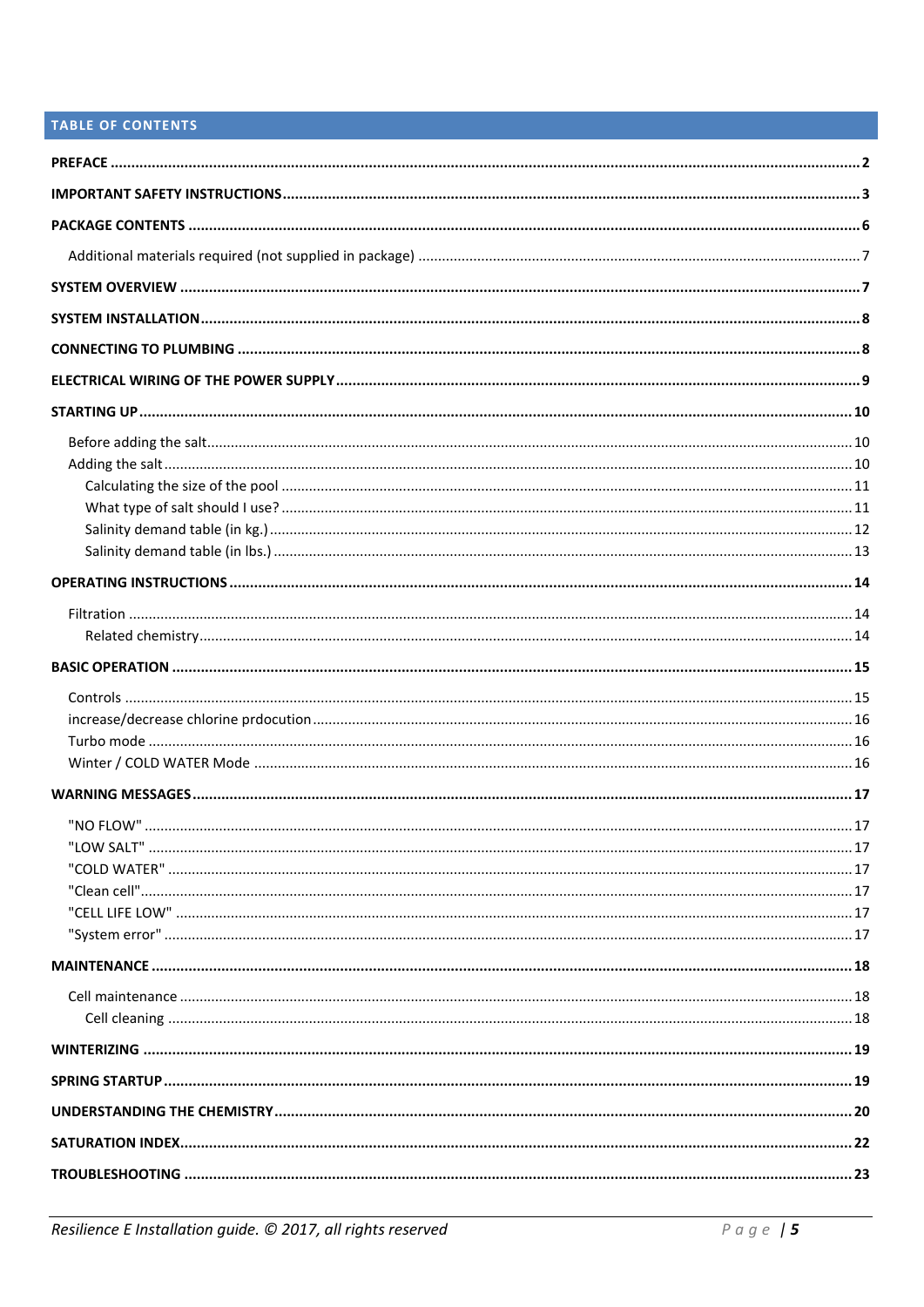#### <span id="page-5-0"></span>**PACKAGE CONTENTS**

Please unpack your new salt system carefully. Do not use a knife or sharp instrument to remove contents. Enclosed in the box you should find the following:

- Resilience E salt system preassembled
- Installation manual
- Warranty card
- Pipe cutting template
- 2 sets piping adaptor (63mm to 50mm)





(63mm to 50mm)







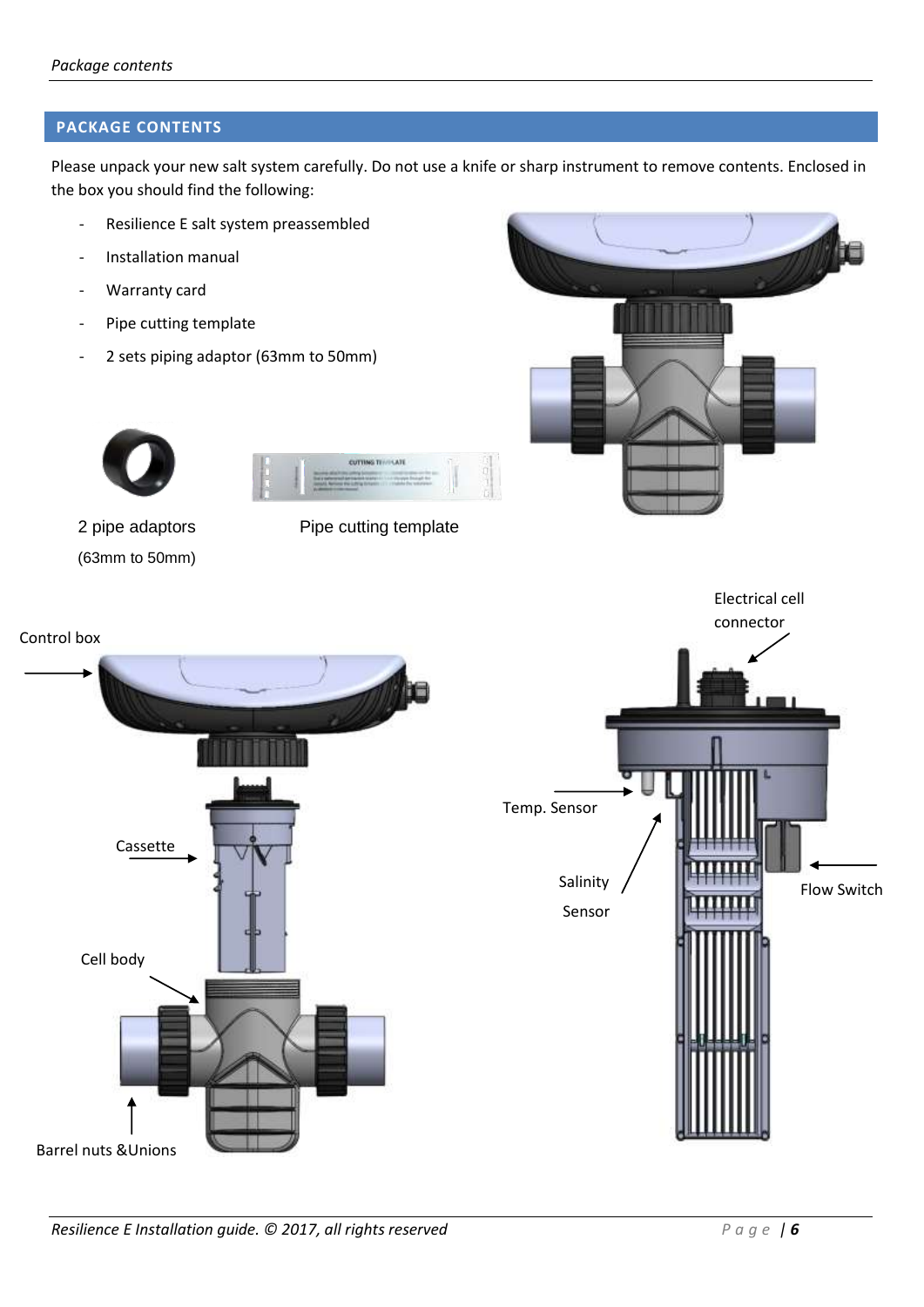#### <span id="page-6-0"></span>ADDITIONAL MATERIALS REQUIRED (NOT SUPPLIED IN PACKAGE)

#### **Essential equipment:**

- PVC solvent cement and priming fluid
- Hacksaw or pipe cutters and petroleum jelly
- **Screwdrivers**
- Permanent marker

#### **Optional equipment:**

Pipe adaptors (i.e. reducer couplings)

#### <span id="page-6-1"></span>**SYSTEM OVERVIEW**

This installation manual is designed for the pool professional. It assumes the installer has a working knowledge of basic pool-service operations. It is based on actual field installations and the natural flow of progress found to be most efficient.  $\textcircled{r}$ 

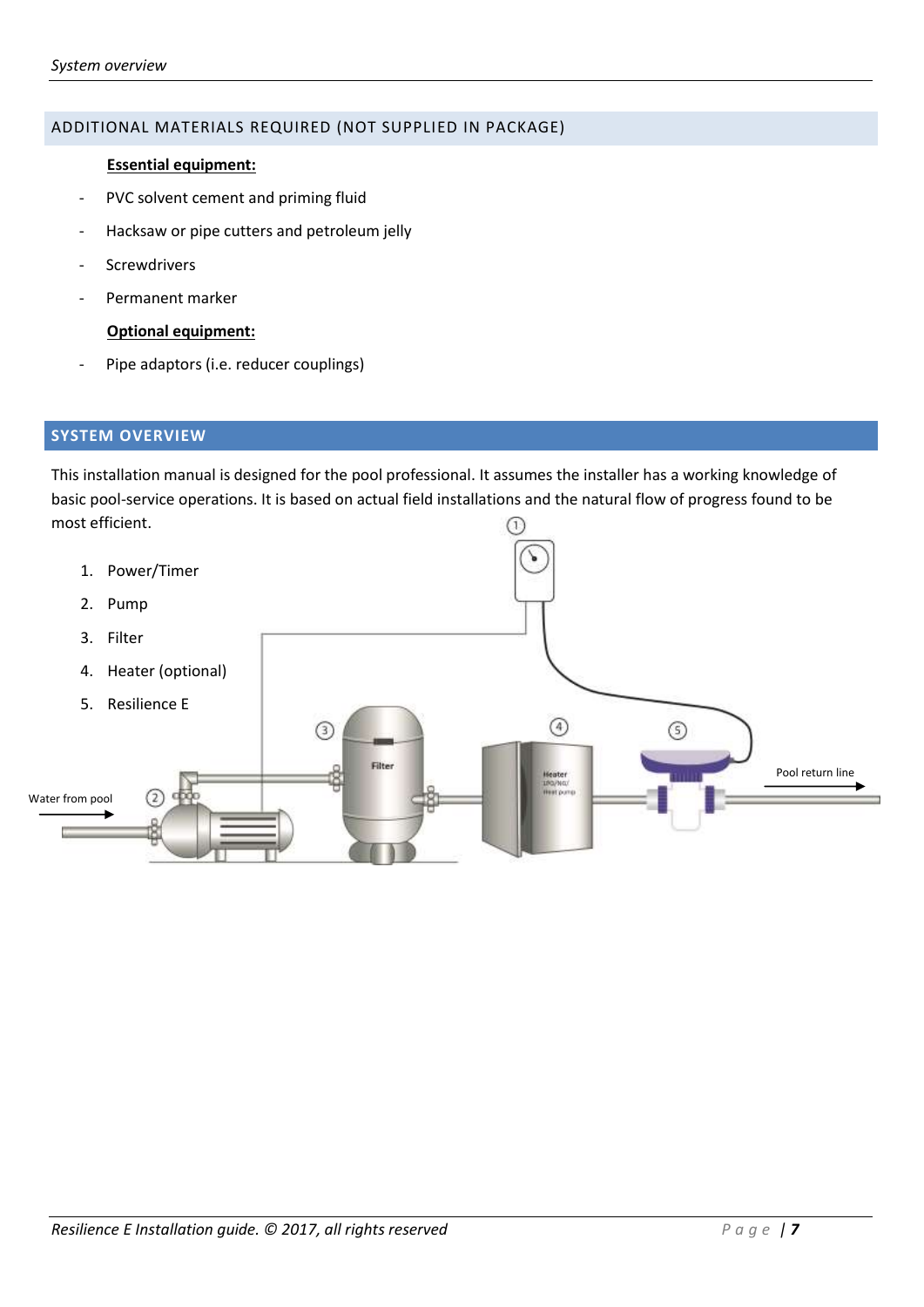#### **SYSTEM INSTALLATION**

<span id="page-7-0"></span>*Resilience E consists* of 1 assembly that incorporates all of the following: Control box, Transparent cell containing a cassette. In the cassette are installed: Flow Sensor and temperature sensor. This unit is manufactured using to most advanced corrosion resistant materials that are available in the market. Installing them in an area that is sheltered from the sun and water will protect them from extreme weather conditions.

#### *Resilience E* **MUST be installed downstream from the filter and heating devices (if installed) before any Tees in the return line.**

**The unit can be installed with or against the direction of water flow, there is no significance to the direction of the unit only its position on the pipeline.** 

**Make sure to install the system in such a place that will allow easy access to dismantle if needed.**

#### <span id="page-7-1"></span>**CONNECTING TO PLUMBING**

- 1. 30 cm of straight pipe length are required for the installation.
- 2. Using the cutting template supplied with the unit, mark the required distance of 19.5 cm on the pipe.
- 3. Cut the pipe using a hacksaw or pipe cutter and slip the barrel nuts onto the pipe. **Make sure the cut is parallel and straight!**
- 4. Clean pipe and inner face of slip connections with a PVC cleaning solution.
- 5. Apply glue to the cleaned surfaces; Slide the slip connections over the pipe.
- 6. Wipe any excess glue and wait for the glue to cure (minimum 10 minutes).
- 7. Place the system with the O-rings into the opening between the two ends of the pipe and tighten the unions.



This is what the unit should look like when installed on the pipe

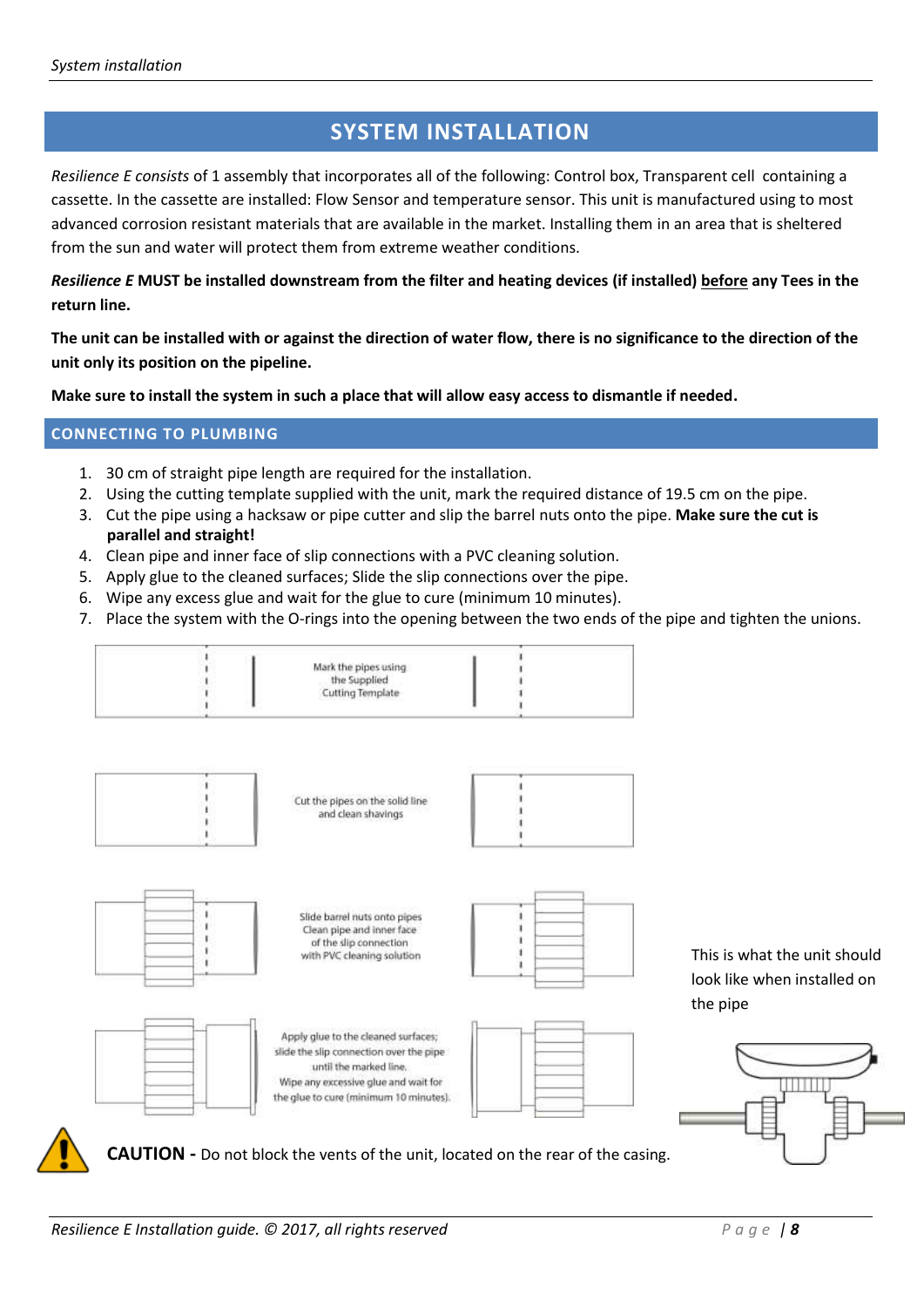#### <span id="page-8-0"></span>**ELECTRICAL WIRING OF THE POWER SUPPLY**

**CAUTION!** Disconnect the power supply to the main timer/main power source before hardwiring the input voltage cables to the timer and unit.

**It is critical to wire the salt system in such a way that it can only operate when the circulating pump is operating (i.e. load side). See instructions below for details.**

Plug the unit into a ground fault circuit interrupter (GFCI) safety outlet or an outlet protected by a ground fault circuit breaker (GFCB). Follow Local and National codes. The outlet must be wired parallel to the pump so both the unit and pump are working simultaneously.

**Warning! All electrical work must be performed by a licensed electrician and conform to all national, state, and local codes. Improper use or installation can badly harm the unit and its surroundings. When installing and using electrical equipment, basic safety precautions should always be followed!**



# **110V / 240V Wiring**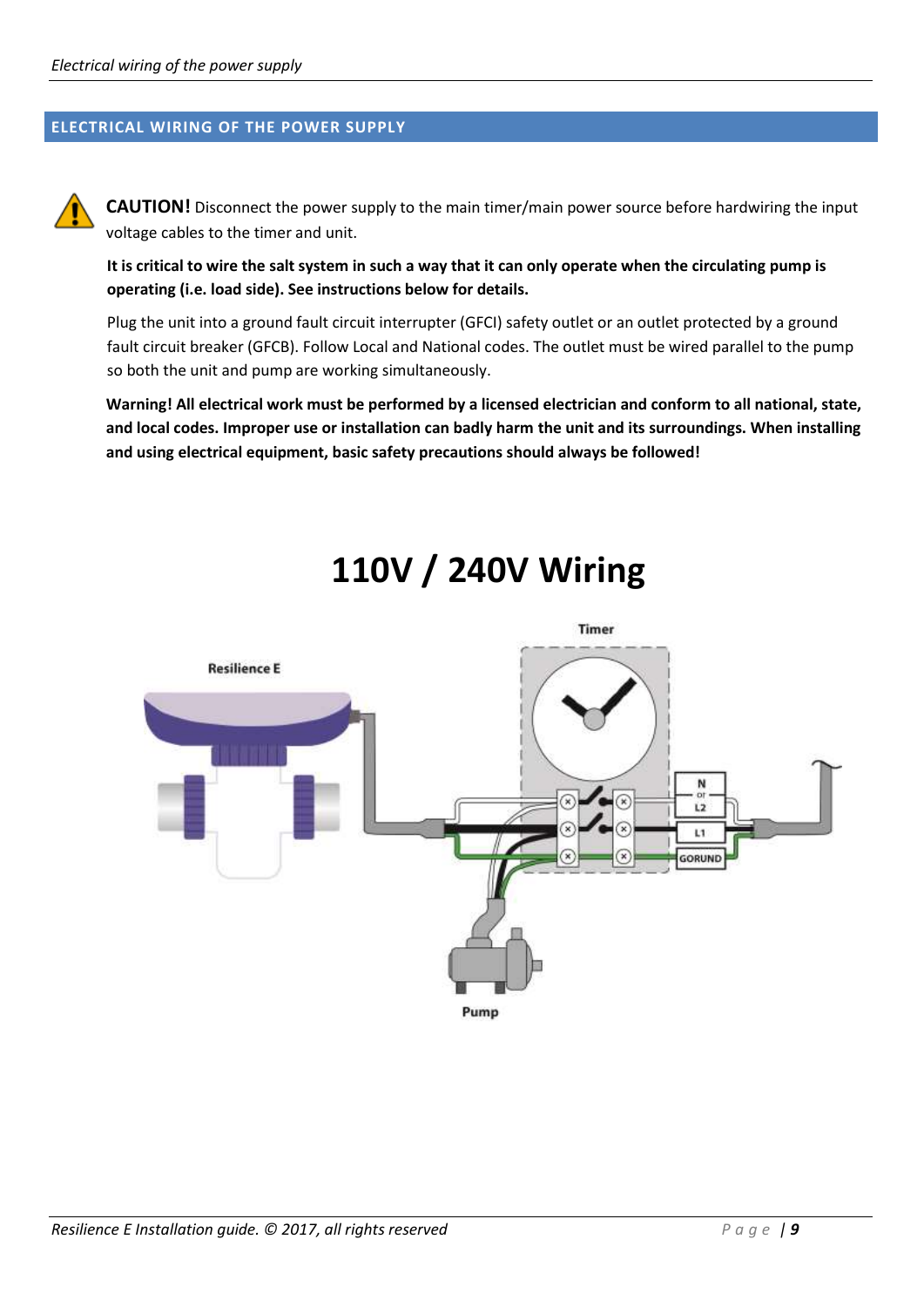## **STARTING UP**

#### <span id="page-9-1"></span><span id="page-9-0"></span>BEFORE ADDING THE SALT

- 1. **Balance the chemicals**: See the section titled "Understanding the chemistry" on page 20 for recommended water balance. Remove metals from the water using a phosphate-free metal remover and test the water to ensure that phosphate levels are lower than 100 ppb (parts per billion). This will ensure that the transition to the natural chlorine generator system is quick and reliable.
- 2. **New Pools**: wait 30 days or longer if specified by your pool builder, for plaster to cure before adding salt or operating the natural chlorine generator.
- 3. **Biguanide Pools:** if installing the system in a pool that has Biguanide sanitizers, all Biguanide must be removed prior to system startup.

#### <span id="page-9-2"></span>ADDING THE SALT

- 1. Measure the pre-existing salinity of your pool. Previous chlorine use may cause the salinity reading to be higher due to residual salt in the chlorine.
- 2. Determine how much salt is needed from the Salinity Demand Table on the page 11. This table is based on a salt concentration of 3500 ppm (approximately ⅓ %). More may be added for larger pools (e.g. 4000 ppm).
- 3. Keep the circulating pump on.
- 4. **Distribute the determined amount of salt evenly around the pool. To avoid clogging the filter or damaging the control box and pump, do not add salt through the skimmer or surge tank.** Brush the bottom to help dissolve the salt.
- 5. The readout on the chlorine generator may fluctuate until the salt is fully dissolved.
- 6. Turn the control box OFF.
- 7. Keep the pump on to circulate the water.
- 8. Distribute the required amount of salt evenly around the pool. It will take about 8 hours for the salt to disperse evenly in the water.
- 9. Once the salt has fully dissolved, adjust the chlorinator to the desired setting.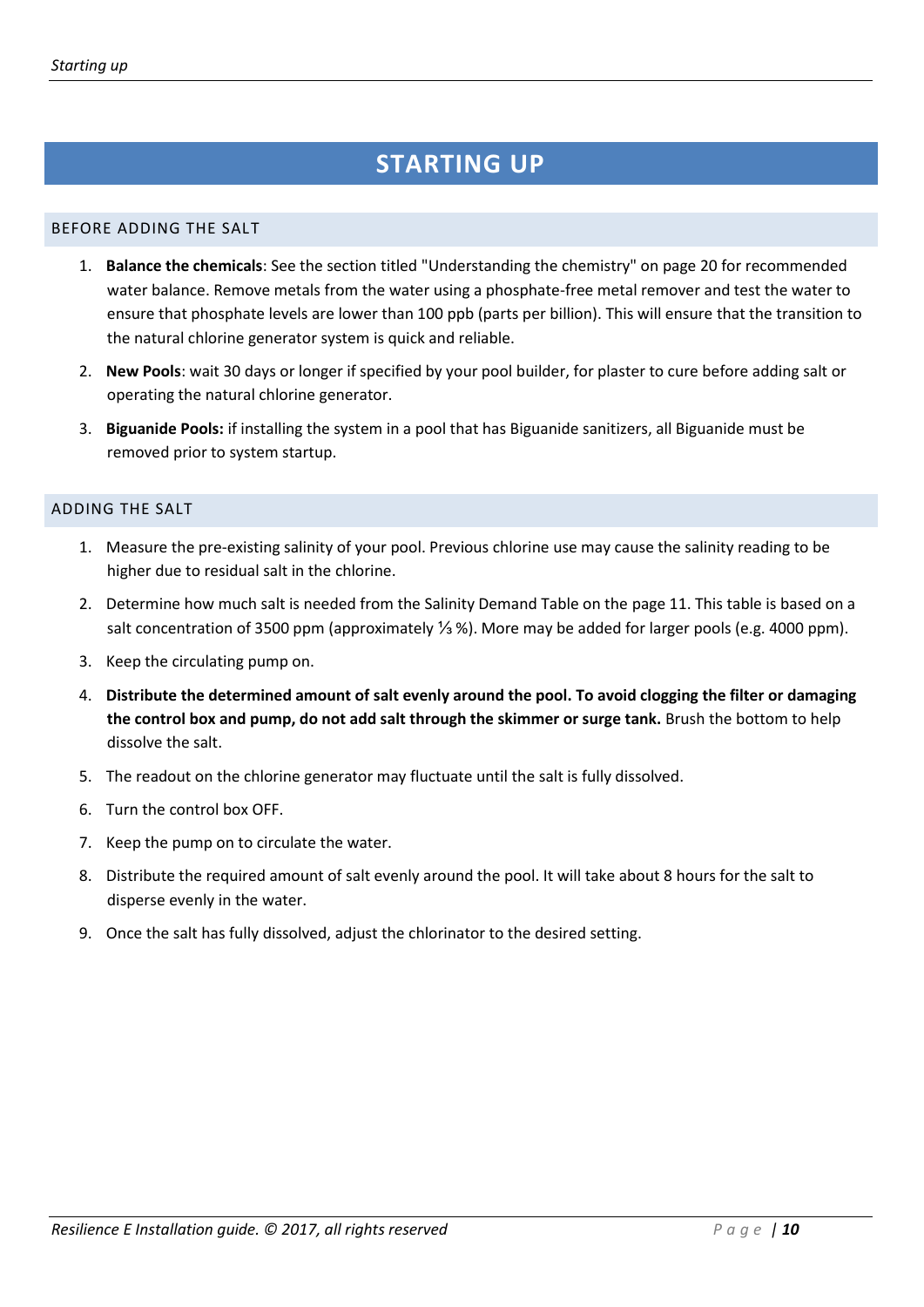#### <span id="page-10-0"></span>**Calculating the size of the pool**

|             | <b>Liters</b> (dimensions in meters)      | <b>Gallons</b> (dimensions in feet)       |
|-------------|-------------------------------------------|-------------------------------------------|
| Rectangular | Length X Width X Average Depth X 1000     | Length X Width X Average Depth X 7.5      |
| Round       | Diameter X Diameter X Average Depth X 785 | Diameter X Diameter X Average Depth X 5.9 |
| Oval        | Length X Width X Average Depth X 893      | Length X Width x Average Depth X 6.7      |

#### <span id="page-10-1"></span>**What type of salt should I use?**

| Good                                                    | Bad – do not use!                                                                                                                                                                                                                        |
|---------------------------------------------------------|------------------------------------------------------------------------------------------------------------------------------------------------------------------------------------------------------------------------------------------|
| The best salt is an evaporated, granulated pool<br>salt | lodized salt                                                                                                                                                                                                                             |
| 99.9% pure salt                                         | Salts with more than 1% anti caking agents (e.g. yellow<br>prussiate of soda or sodium ferrocyanide) - because they<br>contain iron and will yellow the fittings. These anti caking<br>agents are commonly found in water softener salts |
|                                                         | Rock salt – because of the dirt mixed with the rock salt                                                                                                                                                                                 |
|                                                         | Calcium chloride- is not a salt. Use only sodium chloride                                                                                                                                                                                |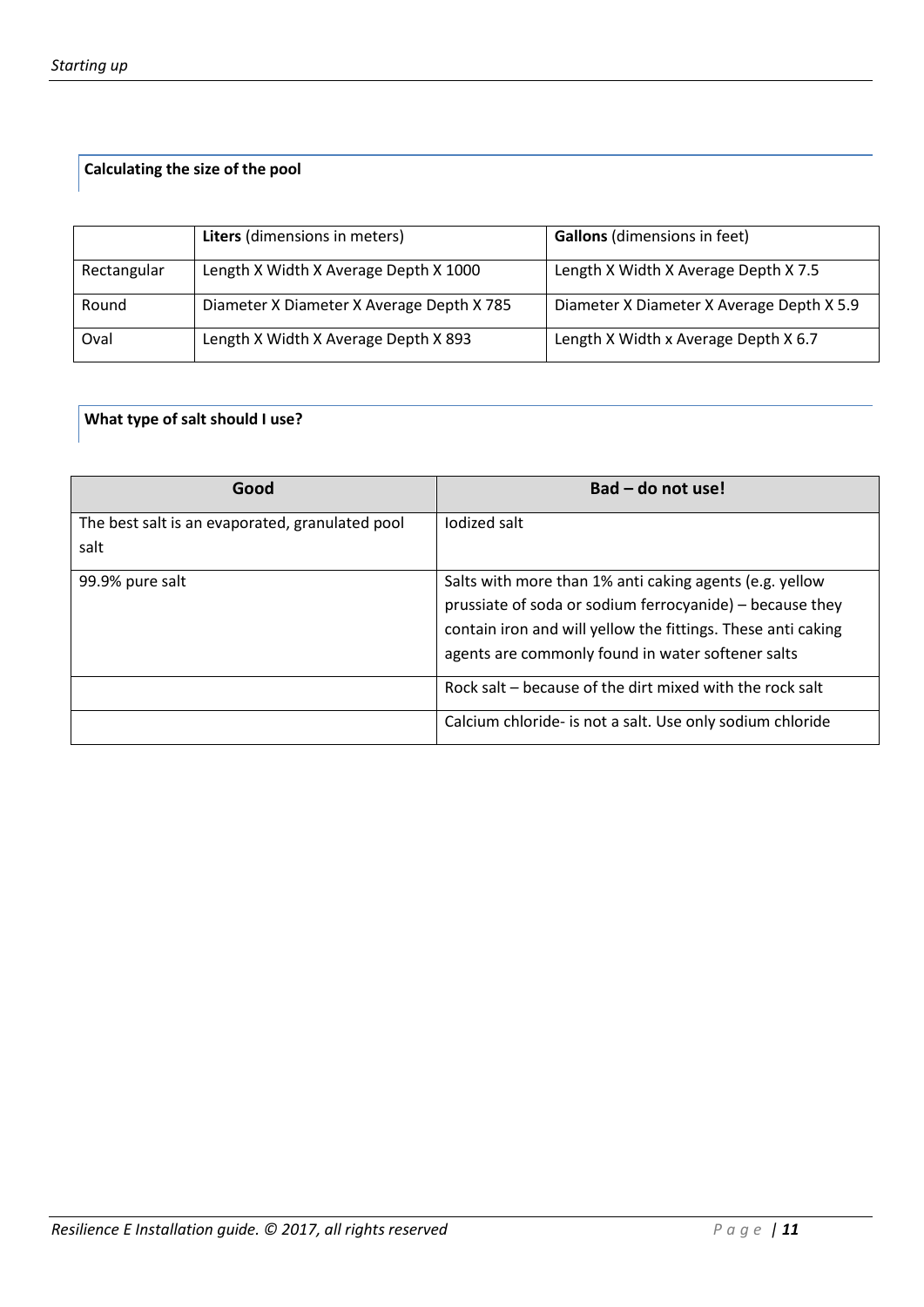<span id="page-11-0"></span>**Salinity demand table (in kg.)**

#### **Salt level before addition (in ppm)**

|                                                 |                                      | 0                              | 500 | 1000 | 1500                                                                                                                                                                                                                                     | 2000 | 2500 | 3000 | 3500 | 4500        |  |  |  |  |
|-------------------------------------------------|--------------------------------------|--------------------------------|-----|------|------------------------------------------------------------------------------------------------------------------------------------------------------------------------------------------------------------------------------------------|------|------|------|------|-------------|--|--|--|--|
|                                                 |                                      | How much salt to add? (In kg.) |     |      |                                                                                                                                                                                                                                          |      |      |      |      |             |  |  |  |  |
|                                                 | 10                                   | 40                             | 35  | 30   | 25                                                                                                                                                                                                                                       | 20   | 15   | 10   | 5    | $\pmb{0}$   |  |  |  |  |
|                                                 | 20                                   | 80                             | 70  | 60   | 50                                                                                                                                                                                                                                       | 40   | 30   | 20   | 10   | $\mathbf 0$ |  |  |  |  |
|                                                 | 30                                   | 120                            | 105 | 90   | 75                                                                                                                                                                                                                                       | 60   | 45   | 30   | 15   | $\mathbf 0$ |  |  |  |  |
|                                                 | 40                                   | 160                            | 140 | 120  | 100                                                                                                                                                                                                                                      | 80   | 60   | 40   | 20   | $\pmb{0}$   |  |  |  |  |
|                                                 | 50                                   | 200                            | 175 | 150  | 125                                                                                                                                                                                                                                      | 100  | 75   | 50   | 25   | $\mathbf 0$ |  |  |  |  |
|                                                 | 60                                   | 240                            | 210 | 180  | 150                                                                                                                                                                                                                                      | 120  | 90   | 60   | 30   | $\pmb{0}$   |  |  |  |  |
|                                                 | 70                                   | 280                            | 245 | 210  | 175                                                                                                                                                                                                                                      | 140  | 105  | 70   | 35   | 0           |  |  |  |  |
|                                                 | 80                                   | 320                            | 280 | 240  | 200                                                                                                                                                                                                                                      | 160  | 120  | 80   | 40   | 0           |  |  |  |  |
|                                                 | 90                                   | 360                            | 315 | 270  | 225                                                                                                                                                                                                                                      | 180  | 135  | 90   | 45   | $\pmb{0}$   |  |  |  |  |
|                                                 | 100                                  | 400                            | 350 | 300  | 250                                                                                                                                                                                                                                      | 200  | 150  | 100  | 50   | $\mathbf 0$ |  |  |  |  |
| Your pool water volume - in thousands of liters | 110                                  | 440                            | 385 | 330  | 275                                                                                                                                                                                                                                      | 220  | 165  | 110  | 55   | $\mathbf 0$ |  |  |  |  |
|                                                 | 120                                  | 480                            | 420 | 360  | 300                                                                                                                                                                                                                                      | 240  | 180  | 120  | 60   | $\mathbf 0$ |  |  |  |  |
|                                                 | 130                                  | 520                            | 455 | 390  | 325                                                                                                                                                                                                                                      | 260  | 195  | 130  | 65   | $\mathbf 0$ |  |  |  |  |
|                                                 | 140                                  | 560                            | 490 | 420  | 350                                                                                                                                                                                                                                      | 280  | 210  | 140  | 70   | $\mathbf 0$ |  |  |  |  |
|                                                 | 150                                  | 600                            | 525 | 450  | 375                                                                                                                                                                                                                                      | 300  | 225  | 150  | 75   | $\pmb{0}$   |  |  |  |  |
|                                                 | 160                                  | 640                            | 560 | 480  | 400                                                                                                                                                                                                                                      | 320  | 240  | 160  | 80   | $\mathbf 0$ |  |  |  |  |
|                                                 | 170                                  | 680                            | 595 | 510  | 425                                                                                                                                                                                                                                      | 340  | 255  | 170  | 85   | $\pmb{0}$   |  |  |  |  |
|                                                 | 180                                  | 720                            | 630 | 540  | 450                                                                                                                                                                                                                                      | 360  | 270  | 190  | 95   | $\mathbf 0$ |  |  |  |  |
|                                                 | 190                                  | 760                            | 665 | 570  | 475                                                                                                                                                                                                                                      | 380  | 285  | 190  | 95   | 0           |  |  |  |  |
|                                                 | 200                                  | 800                            | 700 | 600  | 500                                                                                                                                                                                                                                      | 400  | 300  | 200  | 100  | $\mathbf 0$ |  |  |  |  |
|                                                 |                                      |                                |     |      |                                                                                                                                                                                                                                          |      |      |      |      |             |  |  |  |  |
|                                                 |                                      |                                |     |      | Identify the current salt concentration at the top of the chart (e.g 1000 ppm). Then find the size of your pool on<br>left (e.g. 100,000 liters). Run these figures down and across until they meet. That is the amount of Kilograms of: |      |      |      |      |             |  |  |  |  |
|                                                 | that needs to be added to your pool. |                                |     |      |                                                                                                                                                                                                                                          |      |      |      |      |             |  |  |  |  |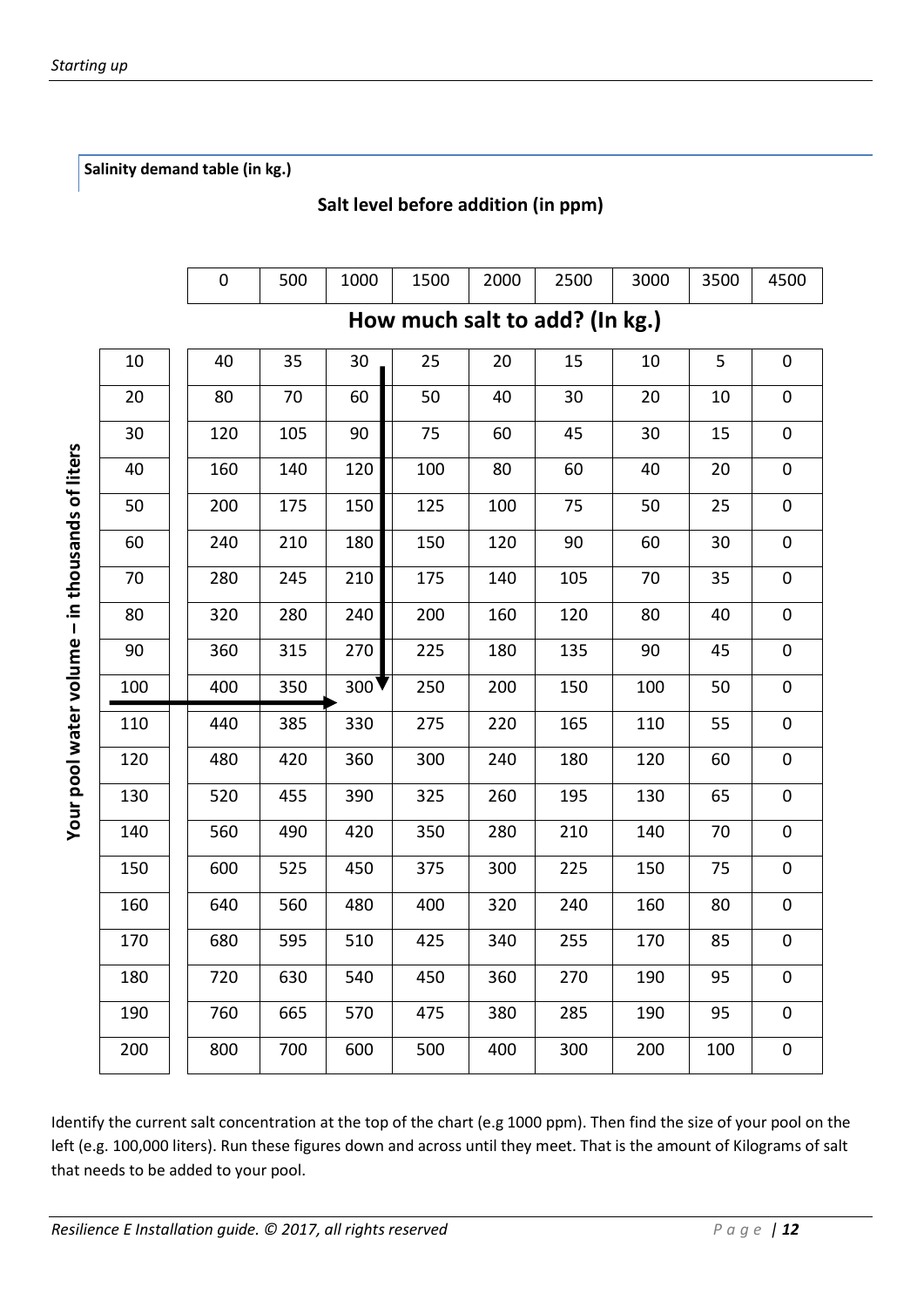Locate the current salt concentration at the top of the chart (e.g. 1000 ppm). Then locate the size of your pool on the left (e.g. 12 thousand gallons).

Run these figures down and across until they meet. That number is the number of lbs. of salt required for your pool.

<span id="page-12-0"></span>

|  | Salinity demand table (in lbs.) |  |  |  |
|--|---------------------------------|--|--|--|
|--|---------------------------------|--|--|--|

#### **Current Salt concentration in pool (before addition) [ppm]**

**How much salt to add (pounds)**

|    | 0    | 500  | 1000 | 1500 | 2000 | 2500 | 3000 | 3500             | 4500 |
|----|------|------|------|------|------|------|------|------------------|------|
|    |      |      |      |      |      |      |      |                  |      |
| 4  | 117  | 100  | 83   | 67   | 50   | 33   | 17   | 0                | OK   |
| 6  | 175  | 150  | 125  | 100  | 75   | 50   | 25   | $\pmb{0}$        | OK   |
| 8  | 234  | 200  | 167  | 133  | 100  | 67   | 33   | $\mathbf 0$      | OK   |
| 10 | 292  | 250  | 209  | 167  | 125  | 83   | 42   | 0                | OK   |
| 12 | 350  | 300  | 250  | 200  | 150  | 100  | 50   | 0                | ΟК   |
| 14 | 409  | 350  | 292  | 234  | 175  | 117  | 58   | $\pmb{0}$        | ΟК   |
| 16 | 467  | 400  | 334  | 267  | 200  | 133  | 67   | $\pmb{0}$        | OK   |
| 18 | 525  | 450  | 375  | 300  | 225  | 150  | 75   | 0                | OK   |
| 20 | 584  | 500  | 417  | 334  | 250  | 167  | 83   | 0                | OK   |
| 22 | 642  | 550  | 459  | 367  | 275  | 183  | 92   | $\mathbf 0$      | OK   |
| 24 | 701  | 600  | 500  | 400  | 300  | 200  | 100  | $\pmb{0}$        | OK   |
| 26 | 759  | 651  | 542  | 434  | 325  | 217  | 108  | $\mathbf 0$      | ΟК   |
| 28 | 817  | 701  | 584  | 467  | 350  | 234  | 117  | 0                | OK   |
| 30 | 876  | 751  | 626  | 500  | 375  | 250  | 125  | $\mathbf 0$      | OK   |
| 32 | 934  | 801  | 667  | 534  | 400  | 267  | 133  | 0                | ΟК   |
| 34 | 992  | 851  | 709  | 567  | 425  | 284  | 142  | 0                | ΟК   |
| 36 | 1051 | 901  | 751  | 600  | 450  | 300  | 150  | $\mathbf 0$      | ΟК   |
| 38 | 1109 | 951  | 792  | 634  | 475  | 317  | 158  | $\pmb{0}$        | OK   |
| 40 | 1168 | 1001 | 834  | 667  | 500  | 334  | 167  | $\mathbf 0$      | OK   |
| 42 | 1226 | 1051 | 876  | 701  | 525  | 350  | 175  | $\mathbf 0$      | ΟК   |
| 44 | 1284 | 1101 | 917  | 734  | 550  | 367  | 183  | 0                | ΟК   |
| 46 | 1343 | 1151 | 959  | 767  | 575  | 384  | 192  | $\pmb{0}$        | ΟК   |
| 48 | 1401 | 1201 | 1001 | 801  | 600  | 400  | 200  | 0                | OK   |
| 50 | 1460 | 1251 | 1043 | 834  | 626  | 417  | 209  | $\boldsymbol{0}$ | OK   |

**Water volume in thousands of Galloons**

Water volume in thousands of Galloons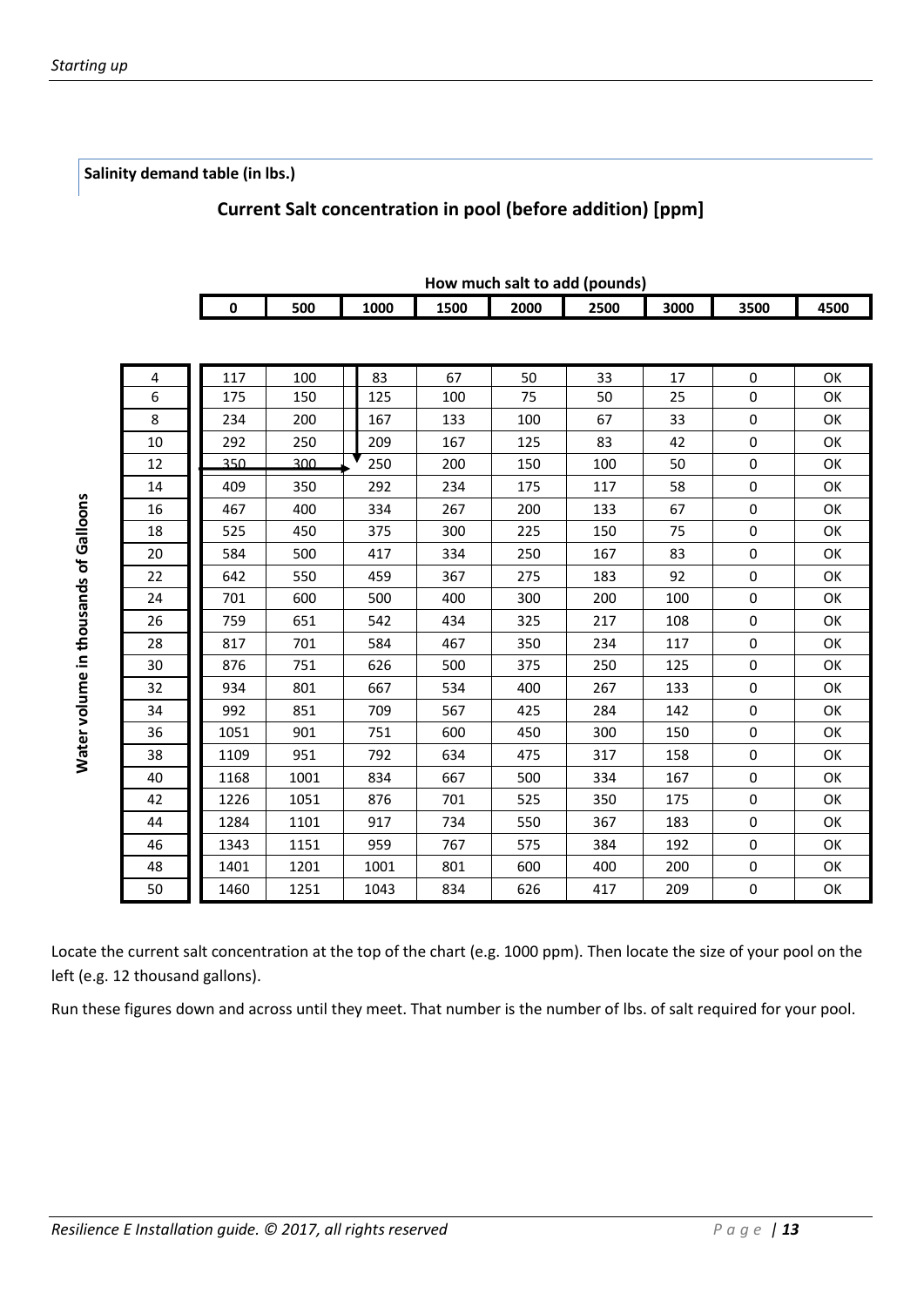### **OPERATING INSTRUCTIONS**

#### <span id="page-13-1"></span><span id="page-13-0"></span>FILTRATION

Proper filtration is critical for maintaining clean and healthy water. It is typically required in the pool industry that all the water of the pool pass through the filter at least one and a half (1½) times per day (at least eight hours in most pools). During very heavy use, the filter run time should be increased. If needed, the filter circulation pump and chlorine generator may run continuously.

**Note: inadequate filtration reduces water clarity and causes the generator to work harder.**

#### <span id="page-13-2"></span>**Related chemistry**

Other chemical levels must be monitored and adjusted because they can greatly reduce the effectiveness of the chlorine produced by the system. If you use a good quality pool test kit and follow the simple instructions outlined in this manual, your natural chlorine generator will help you maintain a sparkling-clean, trouble-free pool for many years with minimal effort. See the section titles "Understanding the chemistry", page 19 for more information.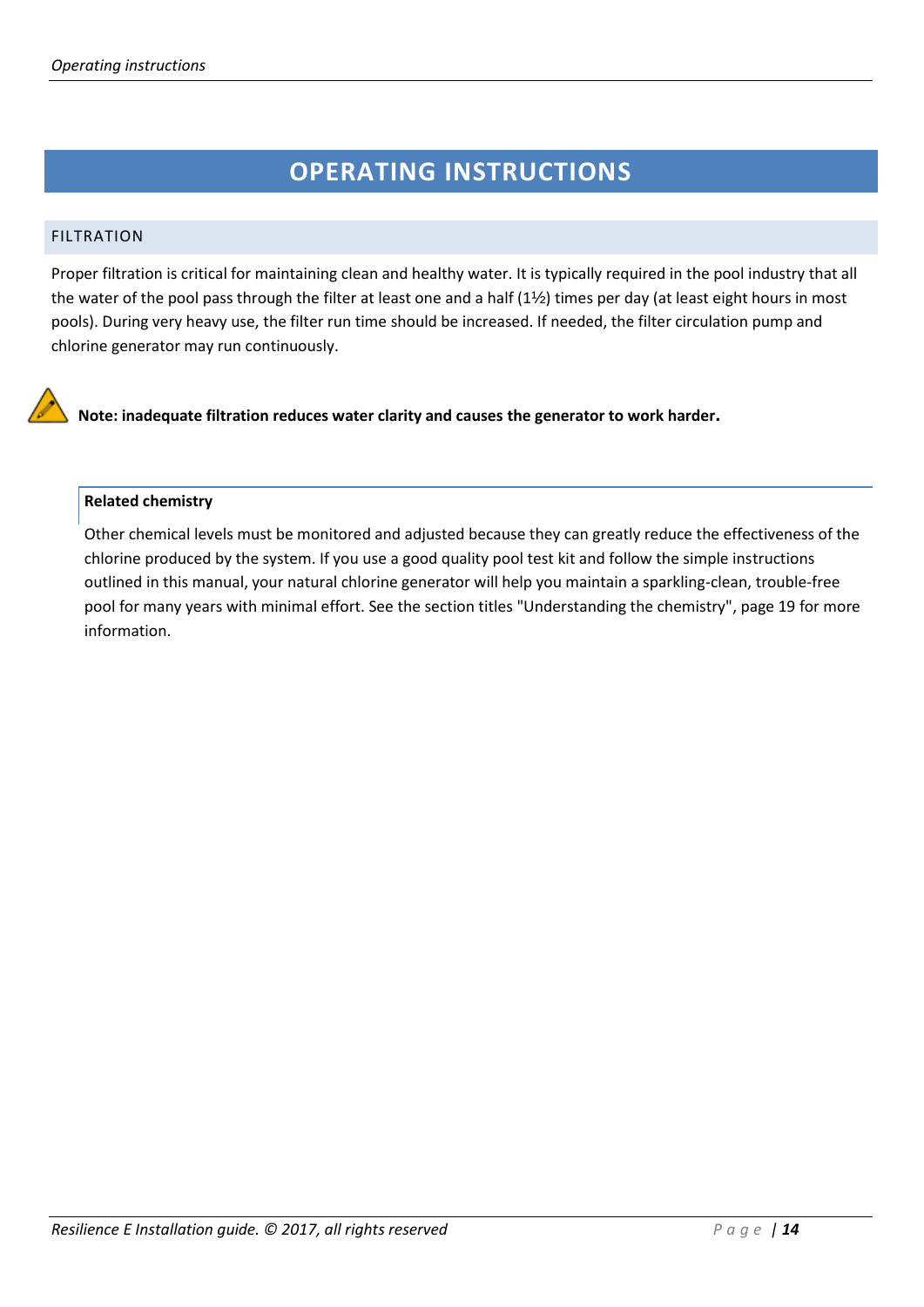#### **BASIC OPERATION**

<span id="page-14-0"></span>*Resilience E* produces a pure form of chlorine to sanitize and oxidize your pool water. The Chlorine residual needs to be maintained at 1-3 ppm. The water may be tested using a standard kit or by your local pool store. To obtain the optimal residual buildup of chlorine, the best time to run your filter is in the early morning of after 4:00 PM when there is less UV to destroy the chlorine produced, leaving chlorine in the pool to oxidize the unwanted foreign matter.

#### **Modes:**

**ON** – the unit is ON (verify the circulation pump is operating) – the unit is fully operational and produces chlorine.

**OFF** – the unit is OFF by manual shut down of the controller using the  $\binom{1}{2}$  button. All system functions are off.



**WARNING**: **the unit still receives power from the line.**

#### <span id="page-14-1"></span>CONTROLS



**1. ON/OFF button** - turns the unit ON or OFF. **2. Decrease chlorine production** - press the **button to decrease chlorine production level. 3. Chlorine output levels** - Indicated the system's chlorine output (i.e. 25%, 50%, 75% & 100% production rate). **Increase chlorine production** - press the **button to increase chlorine production level. 5. Turbo** - Enables the system to operate at full power for 24 hours. **6. Warning messages** - Attention!! Please respond to each warning message as described on page 17. 1 2 3 4 5 6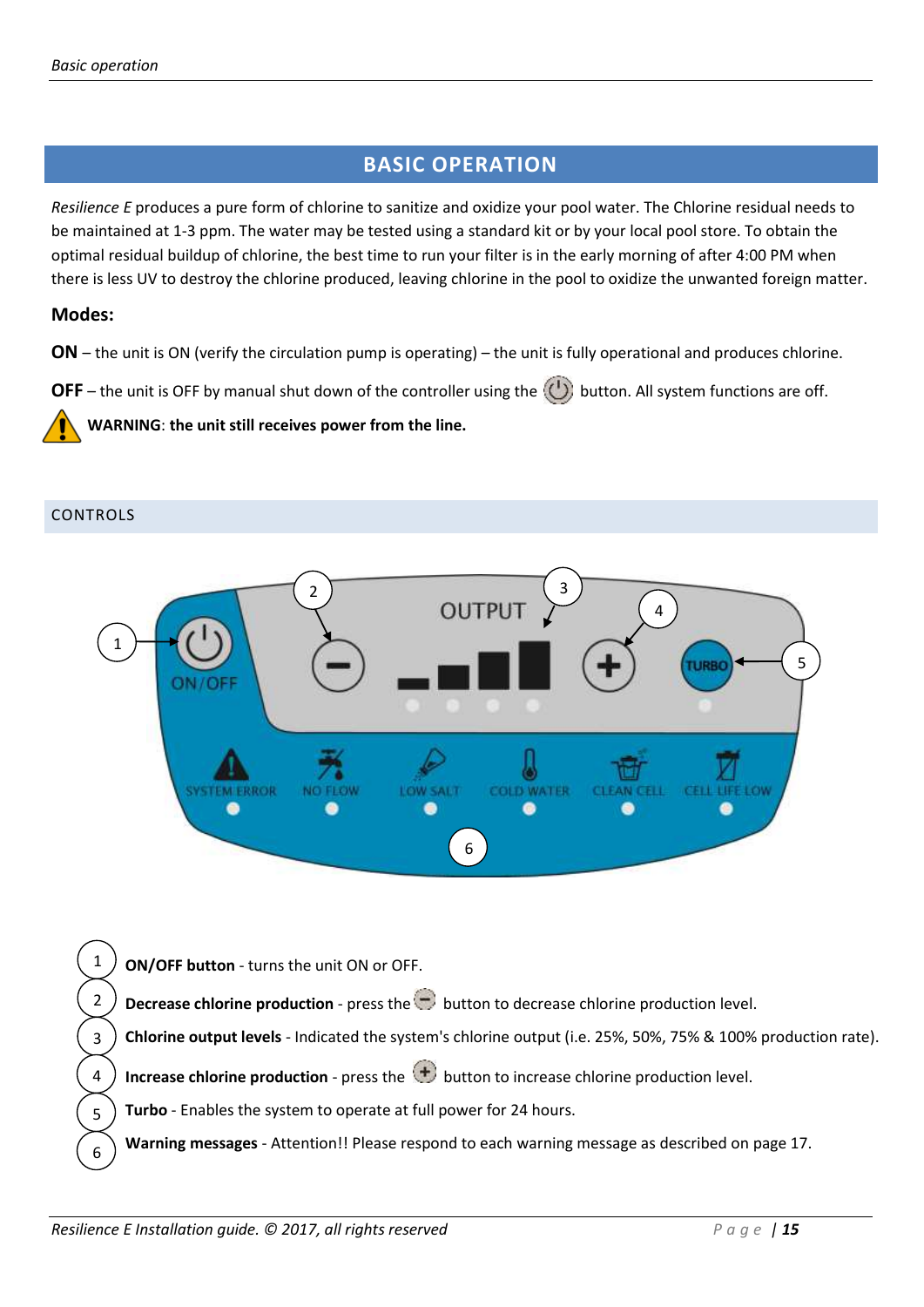#### <span id="page-15-0"></span>INCREASE/DECREASE CHLORINE PRDOCUTION

1. Press the  $\leftarrow$  button until the required output level LED is blinking.

**NOTE:** The amount of chlorine production will increase/decrease gradually.



Production level is marked with a solid lit LED. Required level is marked with a blinking LED.

2. Press the  $\left\lfloor -\right\rfloor$  button until the required output level LED blinking.

**Note: Factors such as sunlight, bather load, debris, and chemical imbalance as well as water temperature increase chlorine demand.**

#### <span id="page-15-1"></span>TURBO MODE

Press the **button to automatically run the system at full power for 24 hours super chlorination. Once pressed,** Turbo LED illuminates and the chlorine output will increase to 100%. After 24 hours of actual runtime (or pressing the button again), the system will automatically revert back to the chlorine output it was previously set on. This feature is handy for temporarily increasing the sanitation level in the pool before and/or after a pool party, heavy rains etc'

#### <span id="page-15-2"></span>WINTER / COLD WATER MODE

To protect the electrodes, the unit is programmed to automatically decrease chlorine production when it senses low temperatures.

In case of low water temperature below 18°C (64°F) the unit reduces its chlorine production to 50%. The LED below the 50% bar will be lit. The LED below the bar of the required level will be blink. "Cold Water" warning LED is illuminated.

When water temperatures reach below 14°C (59°F) the unit reduces chlorine production to 25%. The LED below the 25% bar will be lit. The LED below the required level bar will be blinking. "Cold Water" warning LED is illuminated.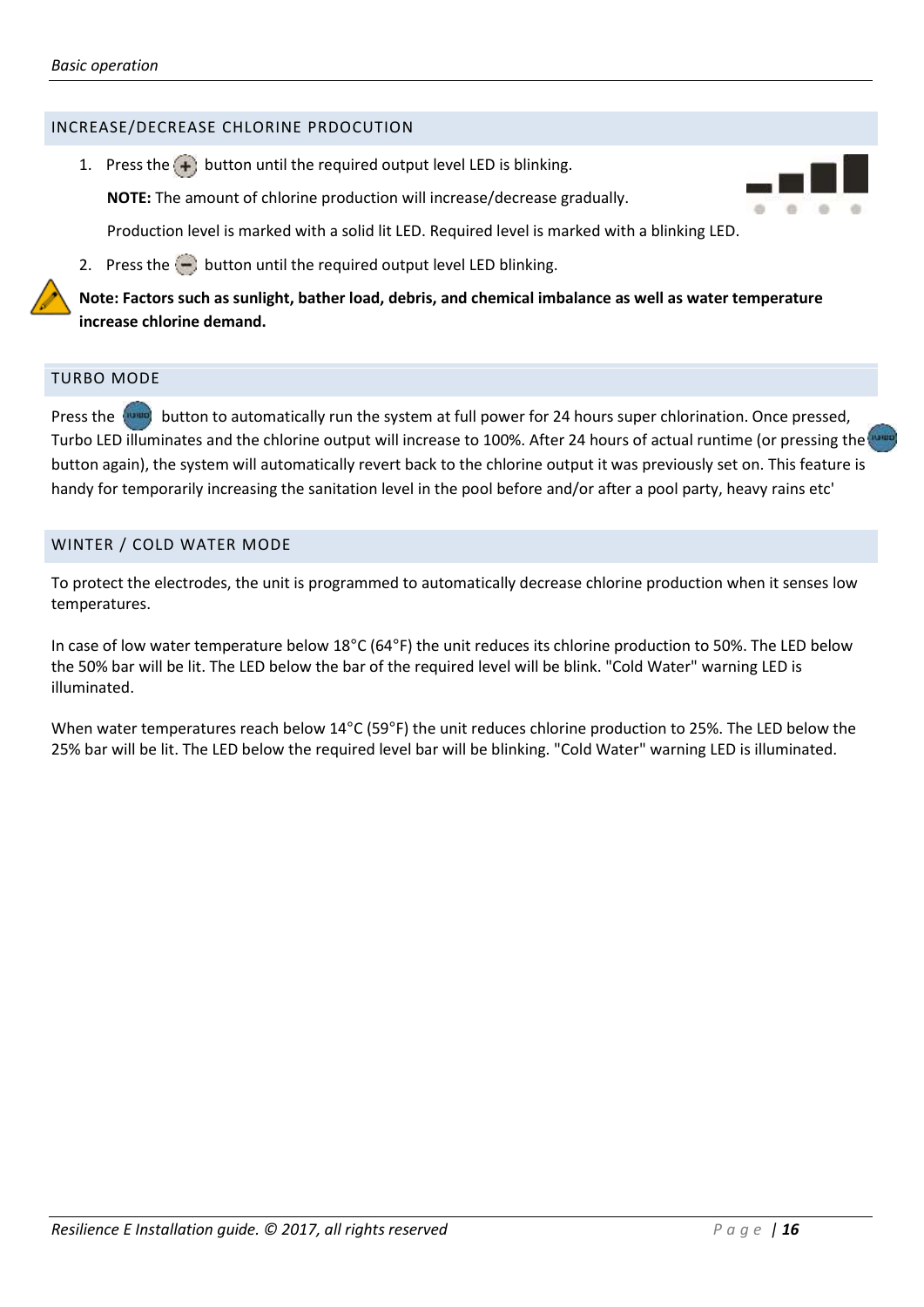#### <span id="page-16-0"></span>**WARNING MESSAGES**

#### <span id="page-16-1"></span>"NO FLOW"



The "faucet" LED is illuminated. Verify that you have proper water flow without air bubbles in the cell pipeline. Verify that the flow sensor paddle is at an angle; hence, water is flowing through the cell. In case you have a variable speed pump installed, increase the flow until the LED is turned off.

Paddle centered = No water flowing through the cell





Angled paddle = Water flowing though the cell

\*Angle depending on water flow direction

#### <span id="page-16-2"></span>"LOW SALT"



Salt may be needed to be added to the pool. First visually inspect the cell for lime-scale, as lime-scale build up on the blades may affect the low salinity readings. Clean blades if necessary (see instructions on page 18).

If cleaning does not solve the problem, manually check the salinity of the pool water with a stick. If needed, add salt according to the table on page 12.

#### <span id="page-16-3"></span>"COLD WATER"



This warning indicates water temperatures are below 18°C (64°F). Unit reduces chlorine production to 50% or 25% in case the temperature further decreases below 14°C (59°F). No further action is necessary.

#### <span id="page-16-4"></span>"CLEAN CELL"



#### <span id="page-16-5"></span>"CELL LIFE LOW"



This LED is lit when cassette has reached the end of its expected life. It is time to purchase a replacement cassette for the unit.

#### <span id="page-16-6"></span>"SYSTEM ERROR"



This LED is illuminated when the system is no able to produce chlorine. Please refer to the "Troubleshooting" chapter on page 23 of this manual to diagnose and solve the problem.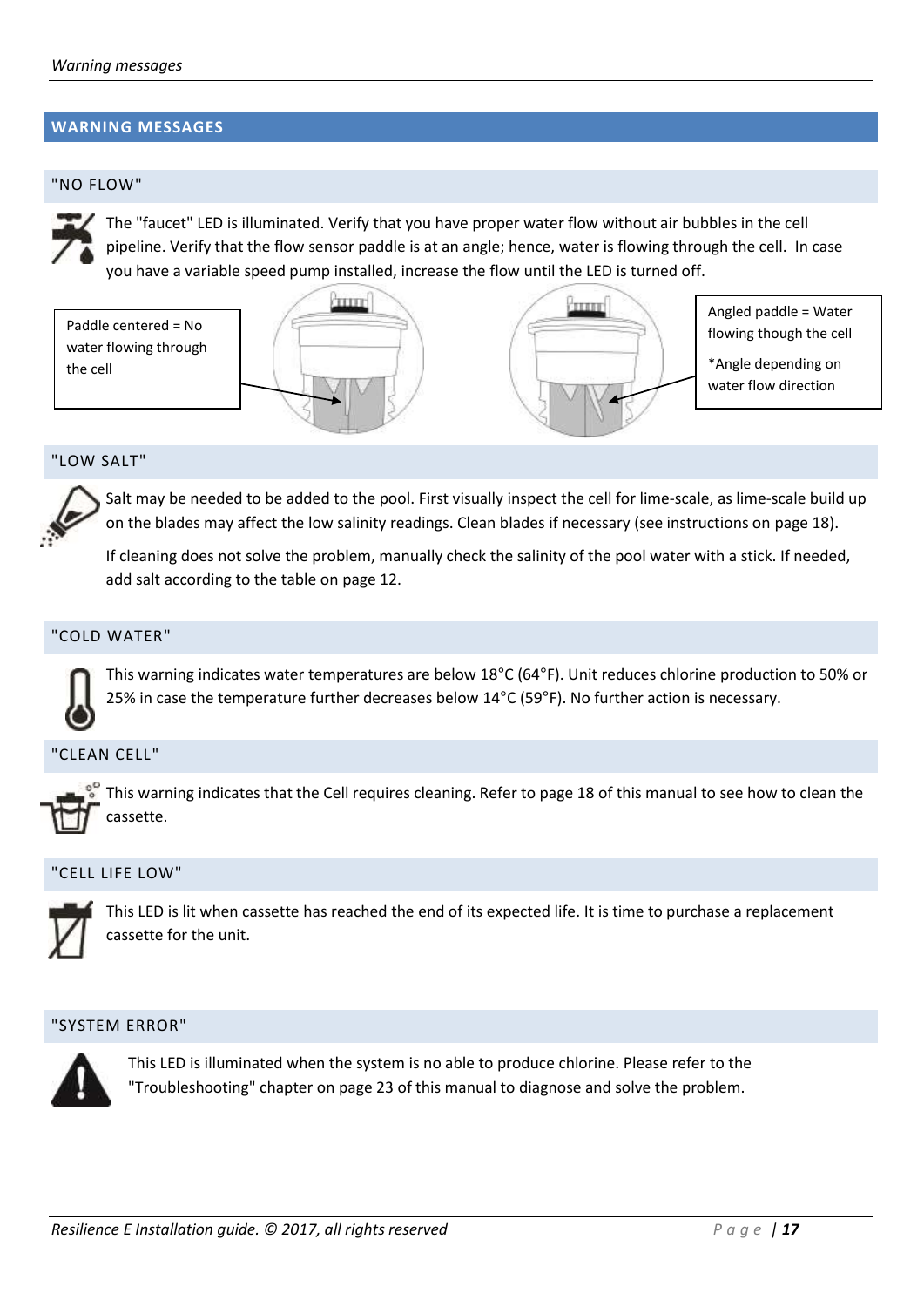#### **MAINTENANCE**

<span id="page-17-0"></span>Maintaining your *Resilience E* maximizes the performance and life of the unit and requires minimal work.



**Pool water should be tested weekly, but MUST be tested at least once a month.** 

#### <span id="page-17-1"></span>CELL MAINTENANCE

The clear cell body allows easy, regular inspection for lime-scale and calcium build up. Visually check the cell periodically, and clean it as necessary. Advanced self-cleaning technologies, including reverse polarization help the cell stay cleaner but bi-annual cleanings are required.

<span id="page-17-2"></span>**Cell cleaning**

**CAUTION – do not use metal or other hard objects to clean the cell.**

**DO NOT insert anything into the cell.**

**Both actions detailed above may scratch the precious coating on the plates and void the warranty.**

**Make sure the electrical connection on top of the cassette does not come in direct contact with water** 

**and/or acid!**



**Always add acid to water NOT water to acid.**



Diluted muriatic acid solution = 1 part acid to 10 parts water.

Follow the instructions of the acid manufacturer.

- 1. Turn the unit OFF and disconnect it from all electric sources.
- 2. Close the valves before and after the unit
- 3. Allow water to drain from the unit by opening on of the side barrel unions.
- 4. Disconnect the control box from the cell body by unscrewing the large barrel nut located under the control box. Place the control box in a dry, safe place away from any water source.
- 5. Remove the cap, connected to the top part of the cassette and plug it on top of the electrical connection. Make sure it is tight.
- 6. Remove the cassette from the cell body. **Make sure the electrical connection on top of the cassette does not come in direct contact with water and acid!**
- 7. Once removed, look inside the cassette and inspect for lime-scale formations (light colored crusty or flaky deposits) on the plates and for any debris which has passed through the filter and caught on the plates. If no deposits are visible, reinstall. If deposits are visible, please complete the cell cleaning operation.

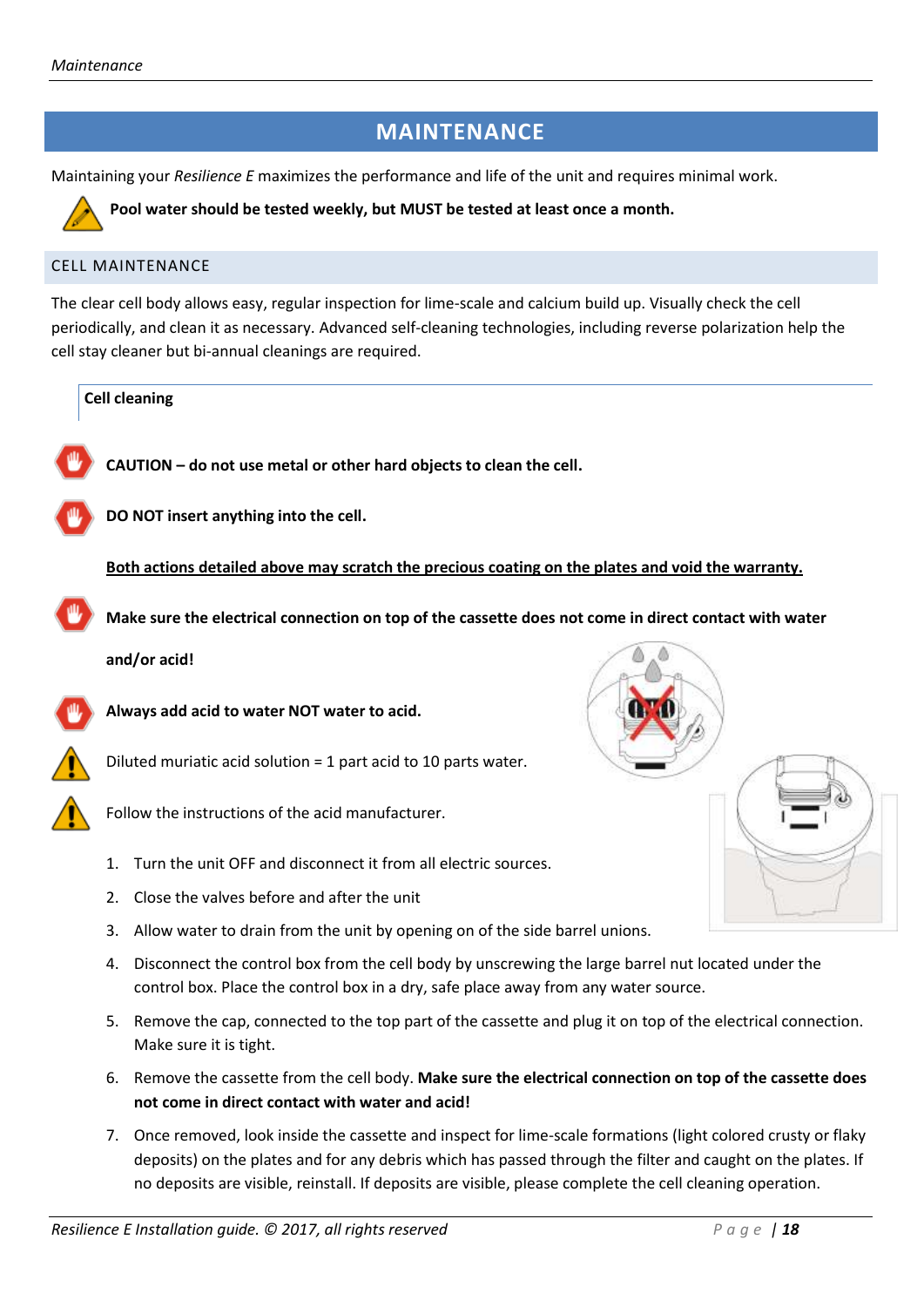- 8. Remove the O'ring from the cassette
- 9. Mix undiluted white distilled vinegar, or a solution of diluted muriatic acid (one part muriatic acid to 10 parts water) in a clean plastic container. ALWAYS ADD ACID TO WATER - NEVER ADD WATER TO ACID!
- 10. Place the cassette in the container **make sure the electrical connection on top of the cassette do not come in direct contact with water and acid!**
- 11. Wait for foaming to stop (5-10 minutes when using muriatic acid; vinegar takes longer).
- 12. Safely dispose of the acid solution or vinegar by pouring it into your pool.
- 13. Carefully wash the cassette in tap or pool water and return the cassette's O'ring to its place.
- 14. Insert the cassette into the cell body. Notice that it can only fit in a particular direction so be gentle and flip the other way if necessary.
- 15. Remove the cap from the electrical connection and plug it back into the head of the cassette.
- 16. Place the control box back over the cell and tighten the barrel nut firmly.
- 17. Turn the unit ON
- 18. Make sure there are no leaks from the unit once it has restarted

#### <span id="page-18-0"></span>**WINTERIZING**

Just like the pool plumbing, freezing may damage the unit. If severe or extended periods of freezing temperatures may occur, drain all water from the pump, filter, cell, supply and return lines before temperatures drop.

#### <span id="page-18-1"></span>**SPRING STARTUP**

DO NOT turn on the system until the pools' water chemistry has been brought to the required levels.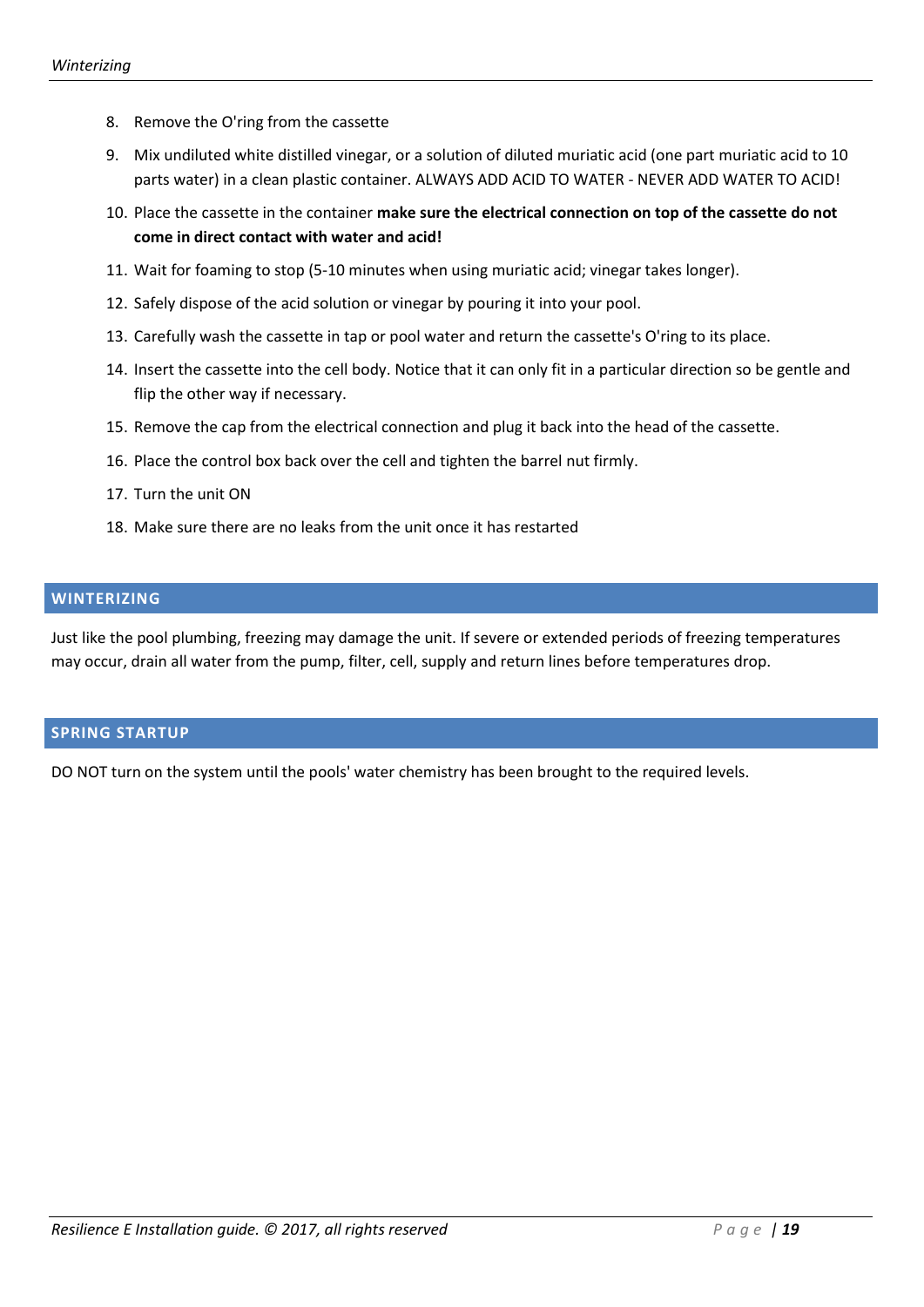#### <span id="page-19-0"></span>**UNDERSTANDING THE CHEMISTRY**

The table shows the recommended balance levels followed by a more detailed explanation of the factors affecting the water chemistry. Maintaining these levels ensures maximum enjoyment of the pool. You should test your water periodically. If the water chemistry needs adjustment, your authorized dealer or most pool stores can supply you with the appropriate chemicals and procedures. We recommend either taking a copy of the Water Balance Table to the pool store, or notifying the pool store that you are using Magen eco-Energy's natural salt chlorine generator.

| <b>Factors</b>                                  | <b>Ideal levels</b>                                       |
|-------------------------------------------------|-----------------------------------------------------------|
| Salt                                            | $3000 - 4500$ ppm                                         |
| <b>Free Chlorine</b>                            | $1 - 3$ ppm                                               |
| pH                                              | $7.0 - 7.8$                                               |
| <b>Total alkalinity</b>                         | 80 – 120 ppm (depending on the saturation index)          |
| Stabilizer (a.k.a Cyanuric acid or conditioner) | 20-70 ppm                                                 |
| Phosphates                                      | $0-100$ ppb                                               |
| <b>Nitrates</b>                                 | 0 ppm                                                     |
| <b>Metals</b>                                   | 0 ppm                                                     |
| <b>Calcium Hardness</b>                         | Determined by the pool you own (individual for each pool) |
| <b>Total dissolved solids (TDS)</b>             | < 1200                                                    |
| <b>Saturation index</b>                         | $-0.3$ to 0.3 (0 is ideal)                                |

**Salt** is the source of the Natural Chlorine. The ideal salt level to ensure maximum benefits using our system is 3500 ppm (parts per million). A lower concentration of salt may hinder the generator effectiveness. A concentration of salt above 5500 ppm may cause corrosion damage to the pool fixtures. See the "Adding salt" chapter, on page 11 for more information.

**Free Chlorine vs. Combined Chlorine:** The unpleasant smells and side effects often associated with chlorine are actually caused by combined chlorine (e.g. chloramines). Combined chlorine is a chlorine molecule that attacks a noxious particle in the water but is unable to destroy it. This chlorine particle remains attached to the noxious particle until one of the two is burned off; hence the term Combined Chlorine (a.k.a chloramines). To burn off the noxious particle and free up the chlorine again, pool owners have to periodically shock (with chlorine) the pool. In the natural chlorine generator the noxious particle is burned off within the generator cell and the combined chlorine is continuously converted back to free chlorine.

The free chlorine level in the pool should be maintained at 1 to 3 ppm. This level of free chlorine is comfortable to swim in with no unpleasant smells, and maintains proper sanitizing.

**pH** is a measure of the acidic or basic solution. A scale of 0 to 14 is used to measure pH. Pure water has a pH of seven (neutral), acid solution have a pH of less than seven, and basic (alkali) solutions have a pH of more than seven. The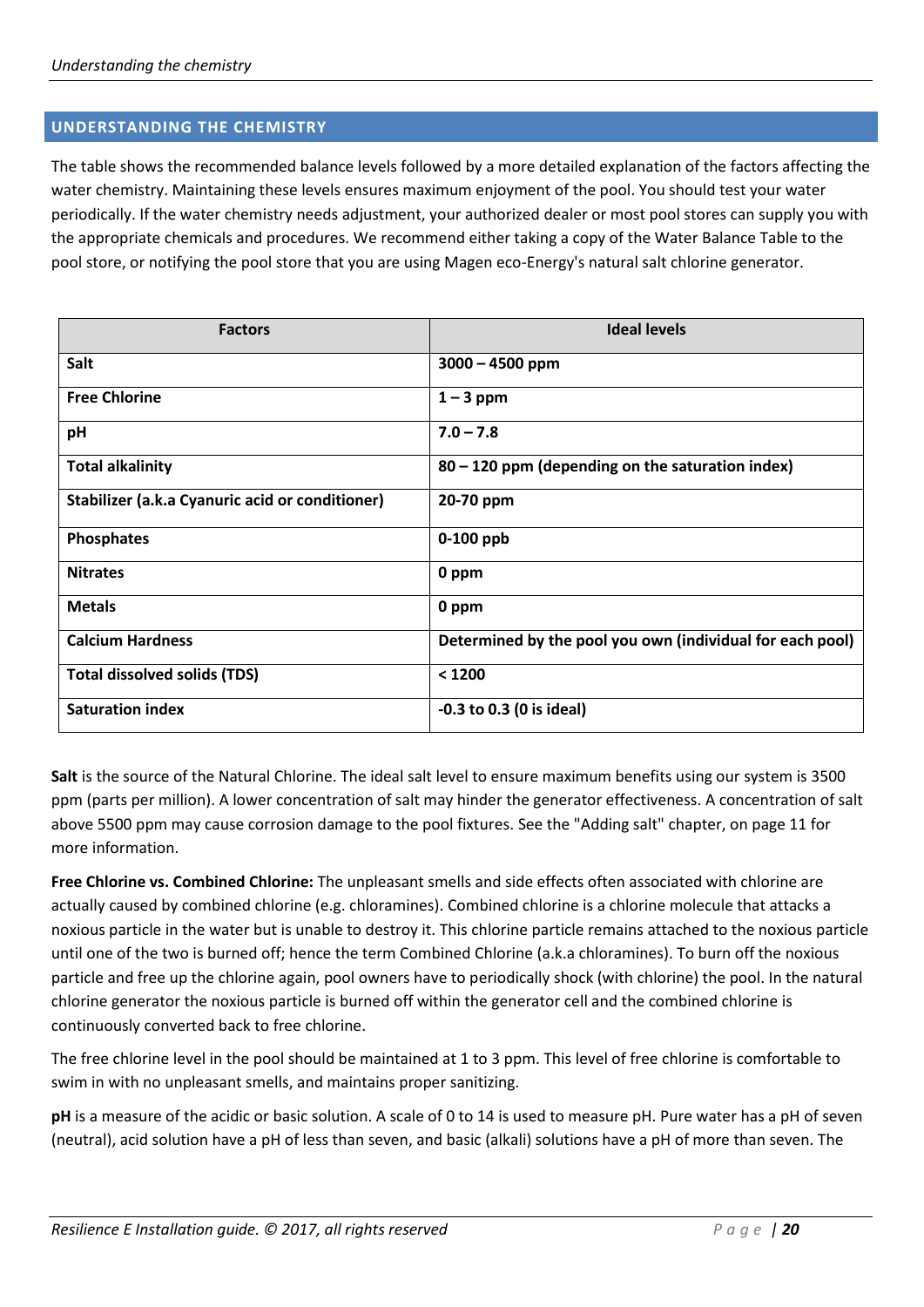recommended range is 7.2 to 7.6; chlorine is much more effective within this range and the water is most comfortable for bathers. **pH levels above 7.8 drastically reduce the effectiveness of the chlorine.** 

To lower the pH, add muriatic acid or dry acid. Be sure to read and follow the respective manufacturer's instructions.

**Total Alkalinity** mitigates changes in pH. It is often referred to as the "big brother of pH". Keeping proper levels of total alkalinity helps reduce unwanted fluctuations in pH levels. Total alkalinity is also used to offset high or low levels of calcium hardness (see "saturation index" on page 22).

Add muriatic acid or dry acid to lower the total alkalinity and sodium bicarbonate to raise the total alkalinity. Be sure to read and follow the respective manufacturers' instructions.

**Stabilizers (Cyanuric Acid or Conditioner)** is necessary in most outdoor pools to maintain appropriate levels of chlorine. Chlorine stabilizer helps provide an appropriate residual chlorine level in the water. Without stabilizer, UV radiation from the sun will destroy most chlorine within 2 hours, but excessive amounts of stabilizer can decrease the effectiveness of chlorine. Chlorine stabilizers should be maintained at 60 ppm to offset the harmful effect of the sun while maintaining the effectiveness of the chlorine. Where pH/ORP automatic sensors are used, 40 ppm of stabilizer suffices.

**Phosphates and Nitrates** set very high demands on chlorine, most nitrates and phosphates often bring the chlorine level down to zero (0). You can have your water tested for nitrates and phosphates by a local professional. **Your pool should NOT contain Nitrates or Phosphates.** To reduce Phosphate levels, use a phosphate remover from your local pool professional. To reduce Nitrate levels, the pool must be partially or fully drained. Please check with your local professional prior to draining the pool.

**Metals** can cause loss of chlorine and can stain your pool. If a water test reveals the presence of metals, refer to your local pool professional for recommended methods of removal. Be sure to use a phosphate-free metal remover to avoid replacing a metal problem with a phosphate problem.

**Calcium Hardness**, like pH and alkalinity, affects the water tendency to be aggressive or scale forming. Lower levels of calcium hardness improve the chorine generators' ability to stay clean and provide softer silkier water for the swimmers. Check with your local pool professional for proper calcium levels for your pool surface.

**Total Dissolved Solids (TDS)** is a measure of many types of dissolved materials, including salt. High effective TDS levels (e.g. 1500 ppm and up) cause cloudy water and significantly increase chlorine demand.

To obtain the effective TDS level in a pool using a salt system, subtract the salt level from the TDS reading (e.g. 5000 TDS – 4000 salt = 1000 effective TDS).

**Saturation Index** determines whether the pool water is balanced, aggressive, or scale forming by comprehensively taking into account all the relevant factors, including pH level, alkalinity level, calcium hardness, and temperature. These factors should be periodically tested, then included into the worksheet on the following page to verify the proper balance of the pool and make adjustments as necessary.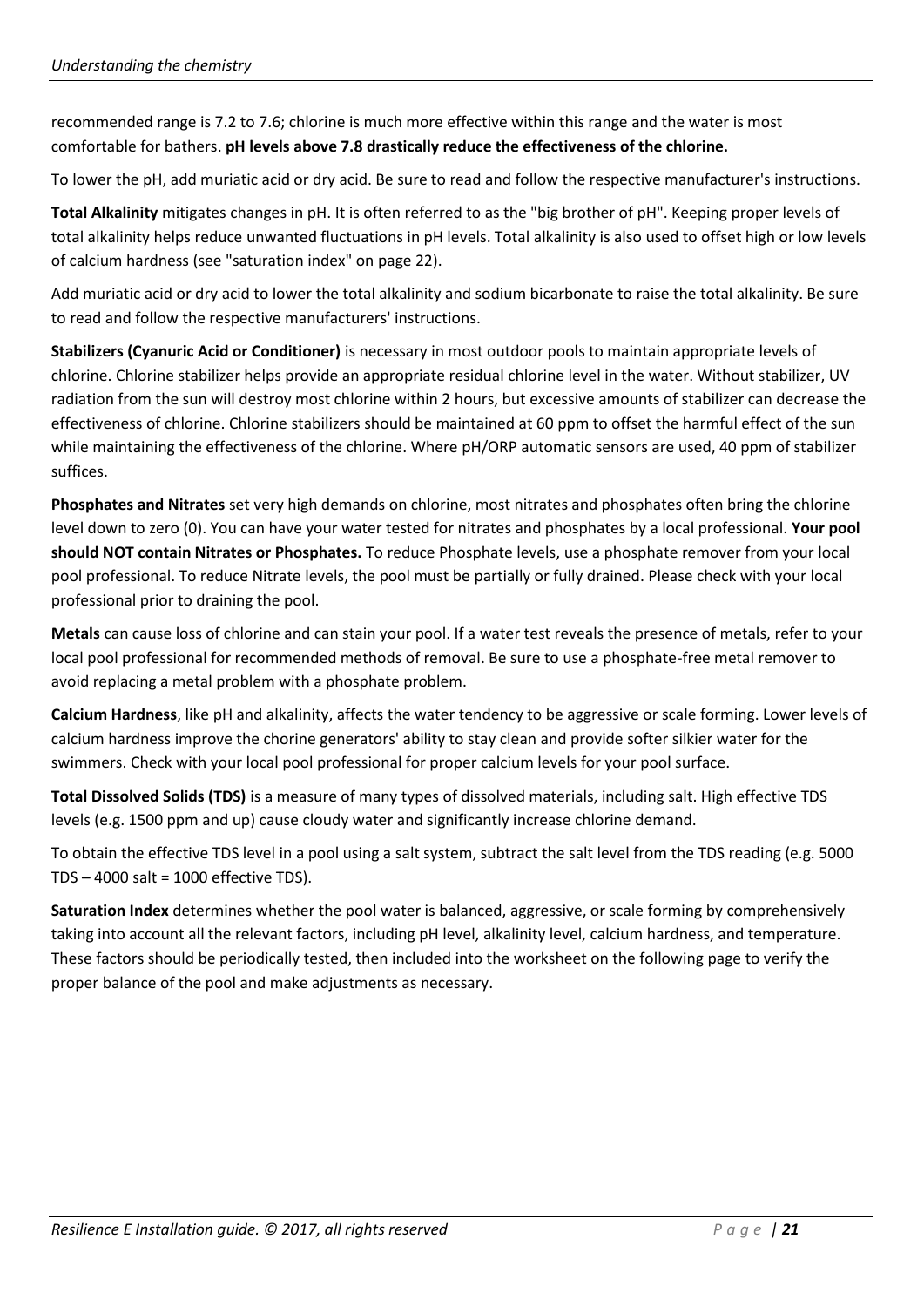#### <span id="page-21-0"></span>**SATURATION INDEX**

Test the water for pH, Alkalinity, Calcium hardness and temperature, and then follow the simple steps detailed below:

- 1. Write your pool pH level here  $\rule{1em}{0.15mm}$  pH:  $\rule{1.15mm}{}$  pH:
- 2. Find your Alkalinity level in the chart below,

And write the corresponding Alkalinity factor here:  $\longrightarrow$  Alkalinity Factor:

| <b>Pool Alkalinity</b><br>[ppm] | ັ   | 25  | 50  | 75  | 100 | 150       | 200 | 300 | 400 |
|---------------------------------|-----|-----|-----|-----|-----|-----------|-----|-----|-----|
| <b>Factor</b>                   | 0.7 | 1.4 | 1.7 | 1.9 | 2.0 | ຳາ<br>ے ۔ | 2.3 | 2.5 | 2.6 |

3. Find your Calcium (CaCO3) level in the chart below,

| And write the corresponding Calcium factor here: |     |     | Calcium Factor: |     |     |     |     |     |     |
|--------------------------------------------------|-----|-----|-----------------|-----|-----|-----|-----|-----|-----|
| <b>Pool Calcium</b><br>[ppm]                     |     | 25  | 50              | 75  | 100 | 150 | 200 | 300 | 400 |
| <b>Factor</b>                                    | 0.3 | 1.0 | 1.3             | 1.5 | 1.6 | 1.8 | 1.9 | 2.1 |     |

4. Find your pool temperature in the chart below,

And write the corresponding temperature

| Factor here:                        | Temperature Factor: |     |     |     |     |     |     |     |     |     |
|-------------------------------------|---------------------|-----|-----|-----|-----|-----|-----|-----|-----|-----|
| <b>Pool Temp</b><br>$[$ $F^{\circ}$ | 32                  | 37  | 46  | 53  | 60  | 66  | 76  | 84  | 94  | 105 |
| <b>Factor</b>                       | 0.0                 | 0.1 | 0.2 | 0.3 | 0.4 | 0.5 | 0.6 | 0.7 | 0.8 | 0.9 |

5. Add the results from steps 1 through 4 above and write

The result here: The result here: The result here: The result here: The result here: The result here: The result here: The result here: The result here: The result here: The result here: The result here: The result here: T

6. Subtract 12.2 from step five and write the result

here: Saturation Index =

- If the saturation index above is between -0.3 and +0.3, the water is well balanced.
- If the index is higher than 0.3, the water will tend to cause scaling or get cloudy. The Alkalinity and pH should be reduced accordingly, but maintained within the recommended levels.
- If the index is less than -0.3, the water will tend to be aggressive towards the pool surface, equipment, and bathers. The Alkalinity and pH should be increased accordingly, but maintained within the recommended levels.

**-12.2**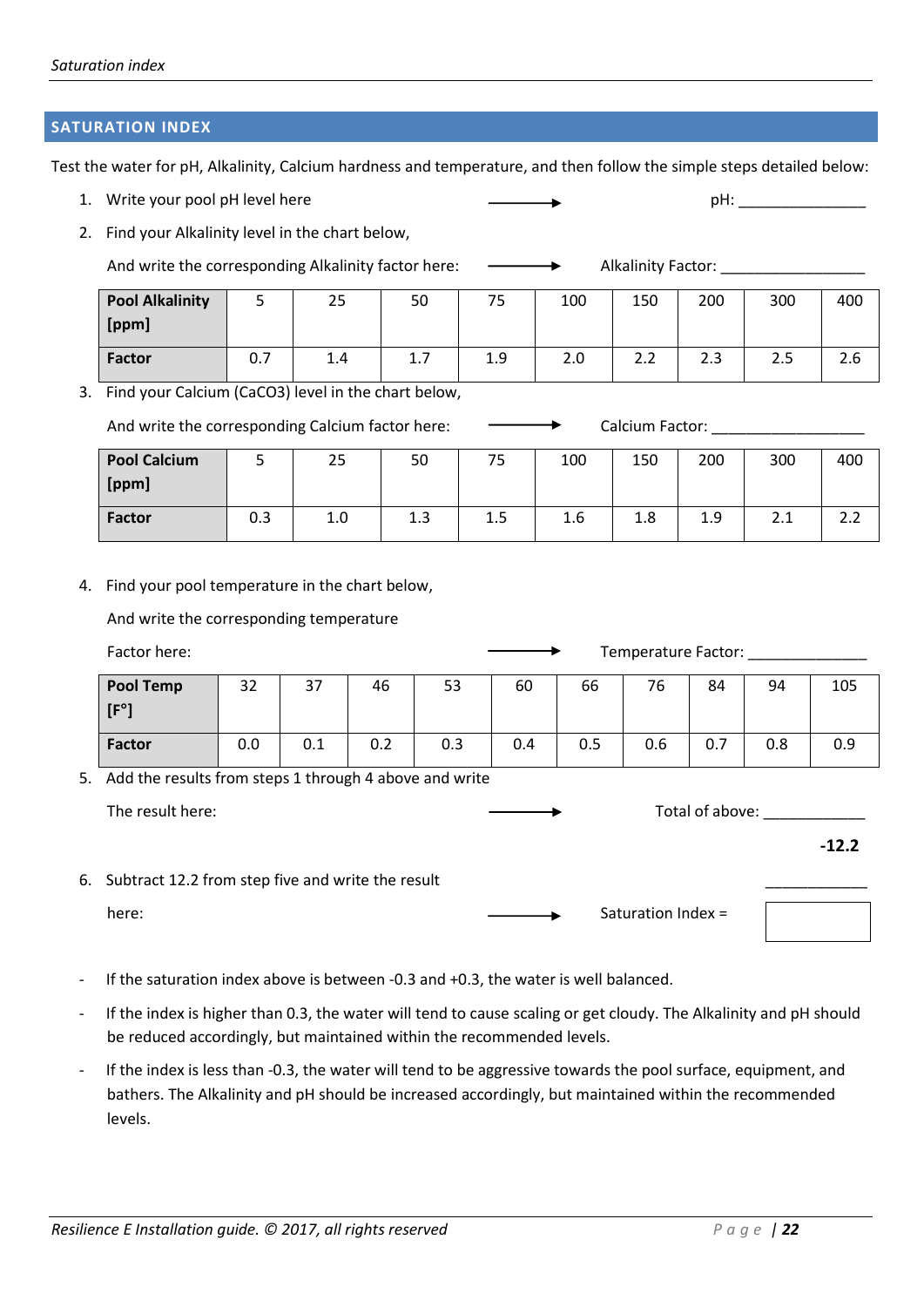#### <span id="page-22-0"></span>**TROUBLESHOOTING**

**NOTE: Evaluating the possible causes for each problem from top to bottom (first to last) will void extra labor.** 

| Problem                                    | <b>Possible Causes</b>                                            | What to do                                                                                                                                               |
|--------------------------------------------|-------------------------------------------------------------------|----------------------------------------------------------------------------------------------------------------------------------------------------------|
|                                            | System is turned off<br>$\bullet$                                 | Turn the system on<br>$\bullet$                                                                                                                          |
| No power (control<br>box does not turn on) | Circulation pump is off<br>$\bullet$                              | Unit should be wired in such a way that it<br>$\bullet$<br>operates only when the circulation pump is<br>on, verify that pump is in fact operating       |
|                                            | Power plug is disconnected<br>$\bullet$                           | Connect the plug into socket<br>$\bullet$                                                                                                                |
|                                            | Other malfunction in the unit<br>$\bullet$                        | Contact customer support<br>$\bullet$                                                                                                                    |
|                                            | No power to the unit / power<br>$\bullet$<br>plug is disconnected | See "no power" above<br>$\bullet$                                                                                                                        |
| <b>Chlorine level is low</b>               | Pump operation time is too<br>$\bullet$<br>short                  | Increase pump run time! Make sure pump<br>$\bullet$<br>runs at least eight hours per day (11/2<br>turnovers of all the pool water)                       |
|                                            | Low stabilizer (cyanuric acid)<br>$\bullet$                       | Check water chemistry; stabilizer should be<br>$\bullet$<br>20-70 ppm. If low, add stabilizer (see<br>"Understanding the Chemistry" chapter,<br>page 20) |
|                                            | High phosphate levels<br>$\bullet$                                | Check phosphate levels at your local pool<br>$\bullet$<br>shop and reduce to below 100 ppb                                                               |
|                                            | Chemical imbalance                                                | Check other chemistry and balance<br>$\bullet$<br>chemicals (see "Understanding the<br>Chemistry" chapter, page 20)                                      |
|                                            | Other malfunctions in control<br>$\bullet$<br>box                 | Contact customer support<br>$\bullet$                                                                                                                    |
|                                            | Chlorine level is low<br>$\bullet$                                | See "chlorine level low" above<br>$\bullet$                                                                                                              |
| <b>Green Pool</b>                          | Chemical imbalance                                                | Check other chemistry and balance<br>$\bullet$<br>chemicals (see "Understanding the<br>Chemistry" chapter, page 20)                                      |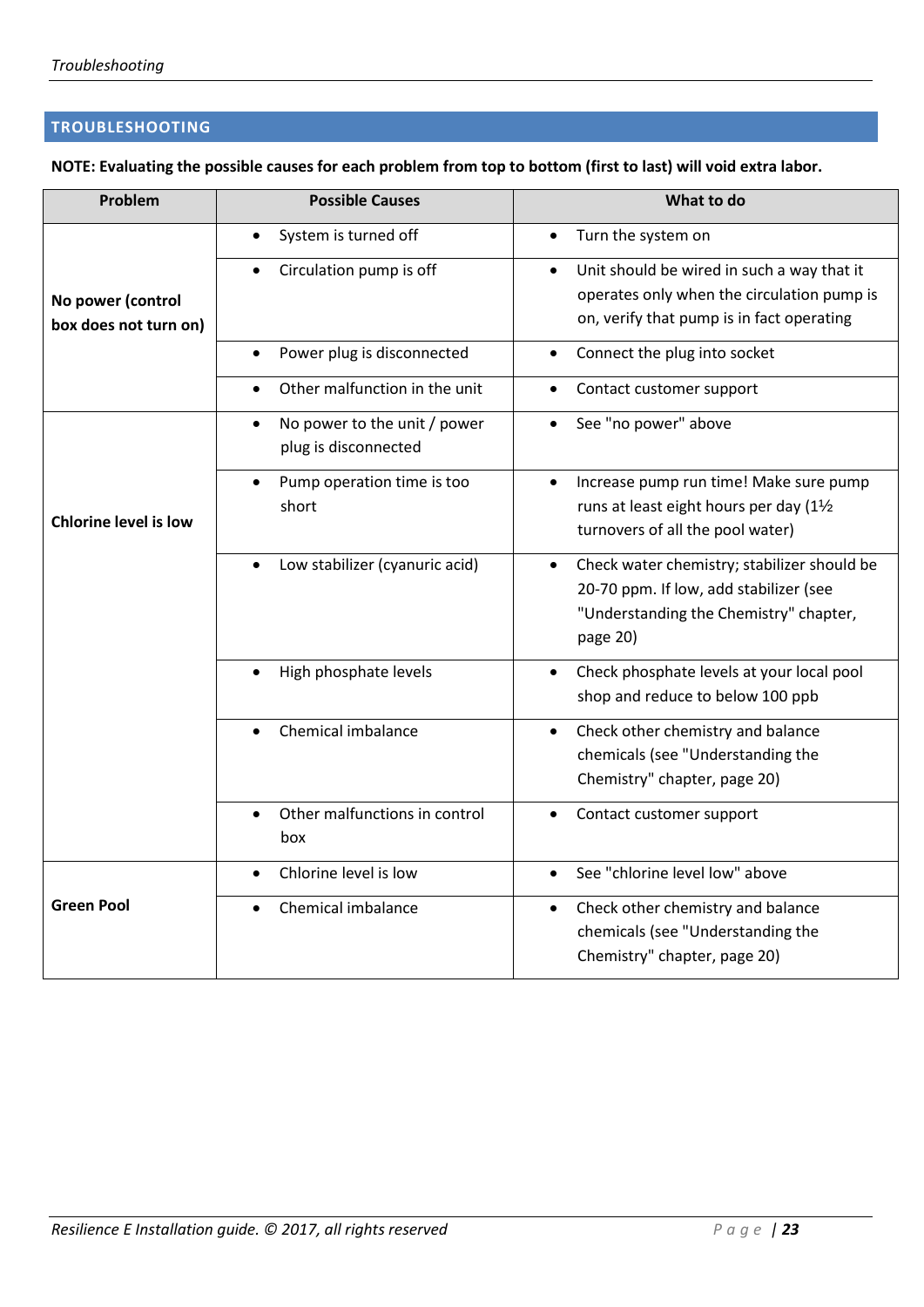| Problem                                                  | <b>Possible Causes</b>                                                            | What to do                                                                                                                           |
|----------------------------------------------------------|-----------------------------------------------------------------------------------|--------------------------------------------------------------------------------------------------------------------------------------|
|                                                          | Output level set too low<br>$\bullet$                                             | Press the "+" button to set the output level to a<br>$\bullet$<br>higher setting                                                     |
| <b>Chlorine Output level</b><br>does not reach 100%      | Low pool water<br>٠<br>temperature                                                | In case Cold Water LED is on, refer to the Cold<br>Water warning, page 17                                                            |
|                                                          | Not enough salt due to<br>$\bullet$<br>heavy rain, initial<br>miscalculation etc' | In case Low Salt LED is on, refer to the Low Salt<br>$\bullet$<br>warning, page 17                                                   |
|                                                          | Overheating protection<br>٠                                                       | In extreme condition, when the unit identifies<br>overheating it will automatically reduce chlorine<br>production to protect itself. |
|                                                          | Worn cassette<br>٠                                                                | Clean cassette. Refer to the "maintenance" chapter<br>$\bullet$<br>of this manual, page 18                                           |
|                                                          |                                                                                   | If none of the above resolves the problem the<br>cassette may be worn and requires replacing                                         |
| <b>Blinking LED in the</b><br><b>Chlorine output bar</b> | Increasing or decreasing<br>output levels                                         | This is perfectly normal, indicating the required set<br>point. Solid LED signals current production level.                          |
| Scale build-up inside<br>cassette                        | Standard occurrence<br>$\bullet$<br>that needs cleaning                           | Clean cassette as instructed in the maintenance<br>$\bullet$<br>chapter, page 18                                                     |
|                                                          | Chemical imbalance                                                                | Balance chemicals (focus mostly on the Saturation<br>index in the "Understanding the chemistry chapter,<br>page 20)                  |
| Cloudy water                                             | May be due to chemical<br>٠<br>imbalance                                          | Make sure your filtration system is working<br>properly (e.g clean filter and/or skimmer)                                            |
|                                                          |                                                                                   | Make sure the circulation time is adequate $-$ if not,<br>increase pump run time                                                     |
|                                                          |                                                                                   | Balance all chemicals referenced in the<br>"Understanding the Chemistry" chapter, page 20                                            |
|                                                          |                                                                                   | Shock the water to eliminate build-up of any<br>organic matter                                                                       |
| <b>Colored water</b>                                     | Metals in the fill water<br>٠                                                     | Have a pool professional test the pool water. If<br>high in metals use phosphate-free metal remover                                  |
|                                                          | may have been oxidized<br>Algae may be trying to<br>form                          | Increase circulation time if needed and clean the<br>filter                                                                          |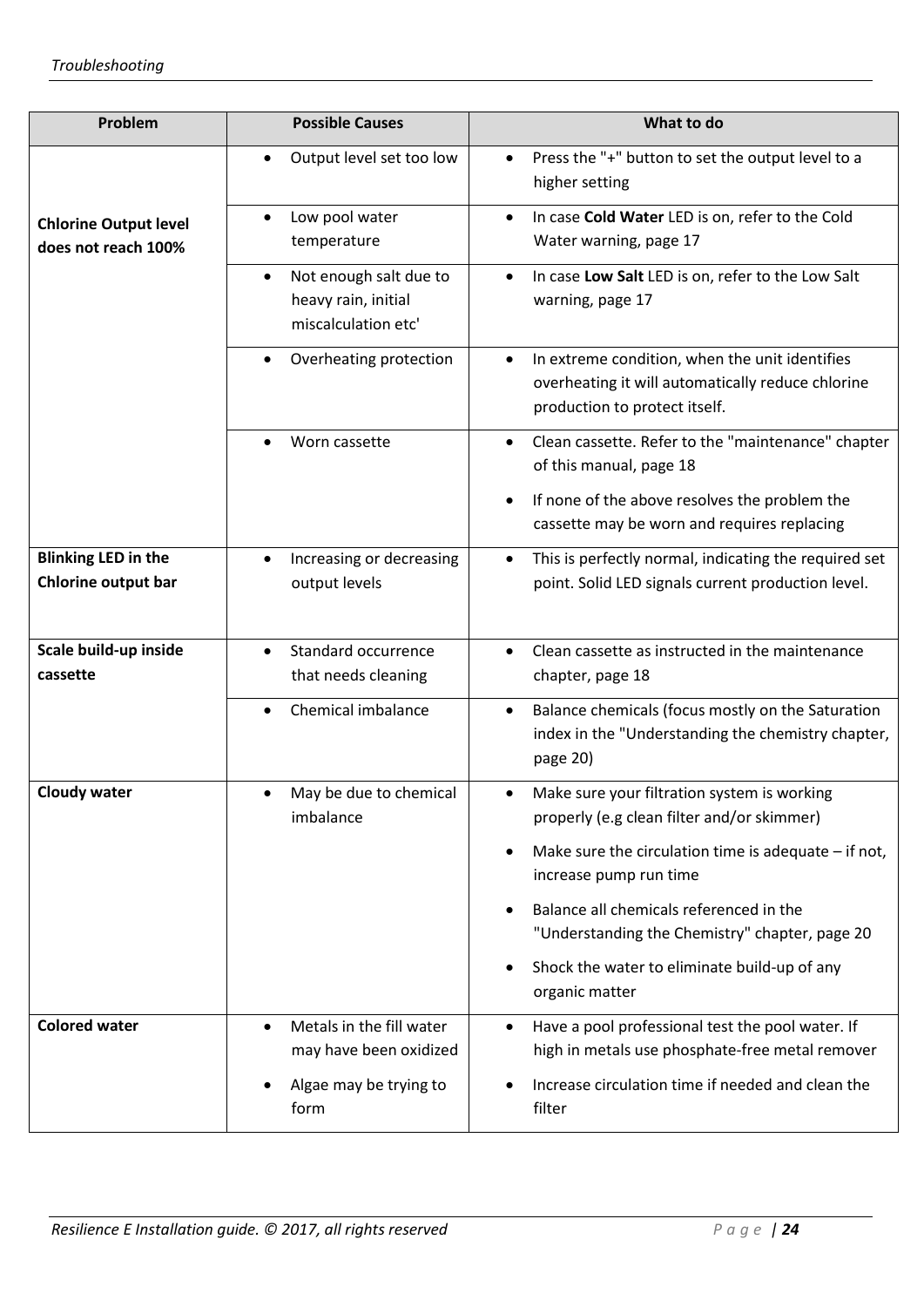| Problem                 | <b>Possible Causes</b>                                                                                | What to do                                                                                                                                                                                                                                                                                                                                        |
|-------------------------|-------------------------------------------------------------------------------------------------------|---------------------------------------------------------------------------------------------------------------------------------------------------------------------------------------------------------------------------------------------------------------------------------------------------------------------------------------------------|
| <b>Algae</b>            | May be due to low<br>٠<br>chlorine levels or a<br>chemical imbalance                                  | Have the water tested for chemical balance<br>including pH, phosphates and nitrates<br>If chlorine level is low, increase output levels<br>Use nonmetallic (polyquat) algaecide as instructed<br>on the bottle and brush the side of the pool often<br>Clean the filter and shock the pool with chlorine<br>daily until the water clarity returns |
| No Flow LED is on       | Insufficient water flow<br>$\bullet$<br>from pump to the cell                                         | This may happen if there is air in the lines or for a<br>$\bullet$<br>few minutes at initial startup<br>Clean filters and strainers<br>Check for closed valves, pump cavitation, faulty<br>pump etc'                                                                                                                                              |
|                         | Obstruction build up in<br>$\bullet$<br>or around flow sensor<br>paddle<br>Low flow rate<br>$\bullet$ | Dismantle cassette from cell body and remove<br>$\bullet$<br>debris to free the paddle<br>In case you have a variable frequency pump<br>$\bullet$<br>installed, increase the flow until the LED turns off<br>Make sure flow rate is above 22 GPM [5m <sup>3</sup> /h]                                                                             |
| Low Salt LED is on      | Not enough salt in<br>٠<br>water<br>Scale build-up inside<br>cassette                                 | Manually check the salinity of the pool water with<br>$\bullet$<br>a stick. If needed, add salt according to the table<br>on page 12<br>Visually inspect the cassette for lime-scale. Clean<br>blades if necessary (see instructions on page 18)                                                                                                  |
| Cell Life Low LED is on | Blades are worn<br>٠                                                                                  | No immediate action is required, pool water is safe<br>to bath in<br>Cassette is nearing its working capacity limit.<br>Purchase a replacement cassette for the unit and<br>replace it when the system does not reach 100%<br>chlorine output and Cell Life Low LED is on                                                                         |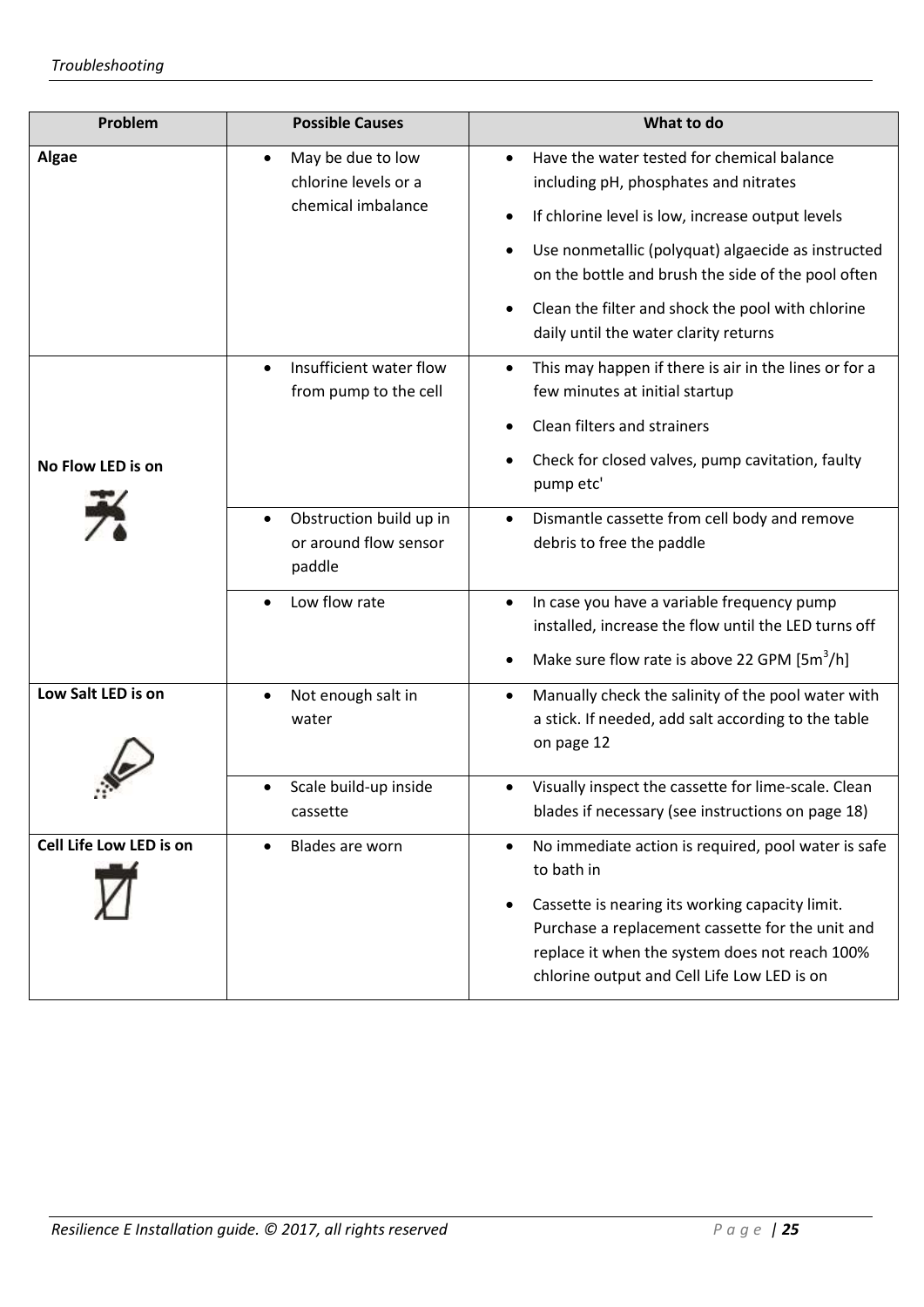| Problem                                | <b>Possible Causes</b>                                                           | What to do                                                                                                                                                                                                            |
|----------------------------------------|----------------------------------------------------------------------------------|-----------------------------------------------------------------------------------------------------------------------------------------------------------------------------------------------------------------------|
| <b>System Error LED is on</b>          | Salinity High, too much<br>$\bullet$<br>salt has been added                      | Test the salt levels in pool, if high it is<br>$\bullet$<br>recommended to drain part of the pool water and<br>refill with fresh water (please check with your local<br>pool professional prior to draining the pool) |
|                                        | Low salt levels<br>$\bullet$                                                     | Manually check the salinity of the pool water with<br>$\bullet$<br>a stick. If needed, add salt according to the table<br>on page 12                                                                                  |
|                                        | Debris in cassette<br>$\bullet$<br>electrical connector                          | Dismantle power pack from cassette and visually<br>$\bullet$<br>inspect the electric connector. In case debris has<br>settled there, gently remove it and re-attach the<br>power pack                                 |
|                                        | Worn cell<br>$\bullet$                                                           | Visually inspect the cassette to see if blades are<br>$\bullet$<br>damaged. If damaged replace cassette                                                                                                               |
|                                        | A more profound error<br>$\bullet$<br>occurred                                   | Call your pool professional or dealer for assistance                                                                                                                                                                  |
| <b>SYSTEM ERROR LED is</b><br>blinking | Debris is stuck in the<br>$\bullet$<br>electrical connection on<br>the cassette  | Remove the control box from the cassette. Clean<br>$\bullet$<br>the electrical connection from any debris stuck in<br>it. Wipe with a dry cloth                                                                       |
|                                        | Communication<br>$\bullet$<br>problem between the<br>cassette and control<br>box | Please contact customer service                                                                                                                                                                                       |